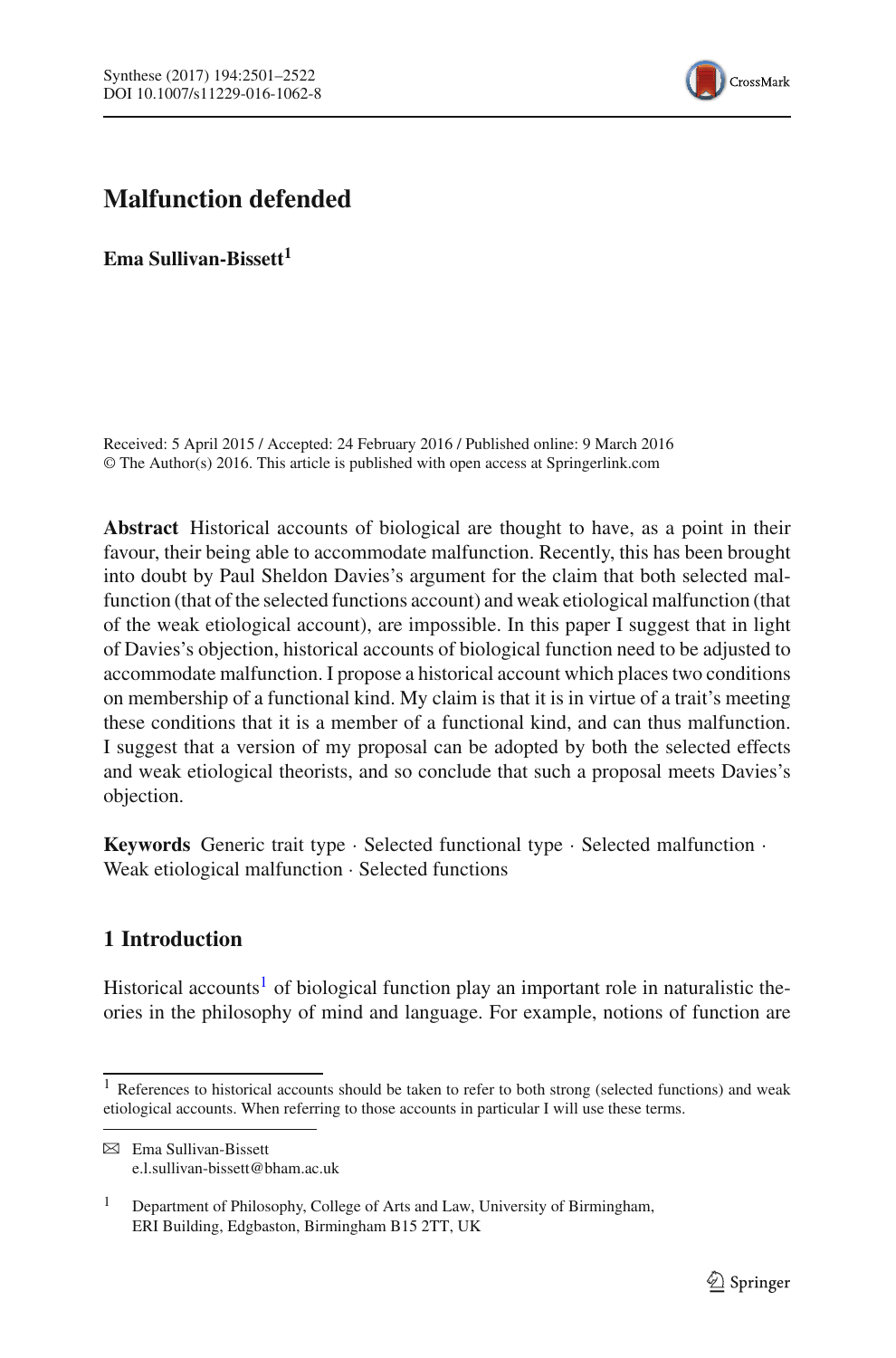drafted into teleosemantic accounts of mental content [\(Millikan 1989a](#page-20-0); [Neander 1995](#page-20-1); [Papineau 1987\)](#page-20-2). The teleosemantics program provides a naturalistic account of mental representation by appeal to biological function; truth conditions of intentional states are given in terms of what those states are *supposed to do* [\(Macdonald and Papineau](#page-20-3) [2006,](#page-20-3) p. 1). In putting forward an account of mental content which appeals to biological function, one had better have an independent account of that notion. Equally one had better allow for *malfunction* in their account of function, to ground *mis*representation. Historical accounts of function have been thought able to do this important work, and are the choice accounts for philosophers seeking naturalistic theories in the philosophy of mind and language.

However, in several places, Davies launches a systematic attack on the historical account of function, calling it a 'failed theory', which 'does not have the virtues that advocates claim for it' [\(Davies 2001](#page-20-4), p. 32), and has 'rather little […] worth preserving' [\(Davies 2001,](#page-20-4) p. 39). More specifically, he objects to approaches which seek to account for malfunction, and suggests that as naturalists, we ought to do away with the notion of malfunction altogether. Here I address the argument against the possibility of historical malfunction, as presented in Davies's paper 'Malfunctions' [\(2000\)](#page-19-0) and his book *Norms of Nature* [\(2001](#page-20-4)). Davies's argument teaches us something important about how historical accounts need to be formulated if they are to avoid the 'internal failing' of being unable to accommodate malfunction [\(2001,](#page-20-4) p. 192). He makes a plea for 'an argument for the oft-repeated assertion that selected or etiological malfunctions are possible' [\(2000](#page-19-0), p. 21). I give such an argument ( $\S$ 5). I am not pursuing the more ambitious project of giving an account of malfunction which Davies would accept, since he does not think there is any such phenomenon to give an account of. Rather, I seek to show that an historical approach need not suffer from an *internal failing* to account for malfunction. I am not addressing Davies's wider aim which is to take norms out of nature altogether, thus eschewing the notion of malfunction simpliciter. I am addressing the objection that the failure to account for malfunction is an internal failing of historical accounts.

As well as offering a revised historical account to meet Davies's objection, I make two additional and related points. First, I argue that the scope of Davies's objection is limited. Davies is wrong to claim that historical accounts cannot accommodate malfunction, it is only malfunction due to congenital factors which is problematic ([§4\)](#page-6-0). Second, I identify an inherent and under explored commitment in the work of (at least some) historical theorists ([§5.1\)](#page-9-0). It is by bringing this commitment to the fore, and taking a lesson from Davies's objection, that I offer a historical theory of function which possesses the internal resources required for giving an account of malfunction.

Before getting into the topic of the paper, it is worth reflecting briefly on the appropriate methodology for a philosophical analysis of biological function. Two projects should be distinguished, which are distinct, and may be pursued independently. Each brings different adequacy conditions on accounts of function—an account of function may in principle be adequate for one project whilst being inadequate for the other. This does not call either project or account into question, but rather shows that different accounts of function are needed to subserve different theoretical goals.

The first project is driven by philosophy of biology, and the attempt to understand actual cases of biological research. Such an account will be adequate if and only if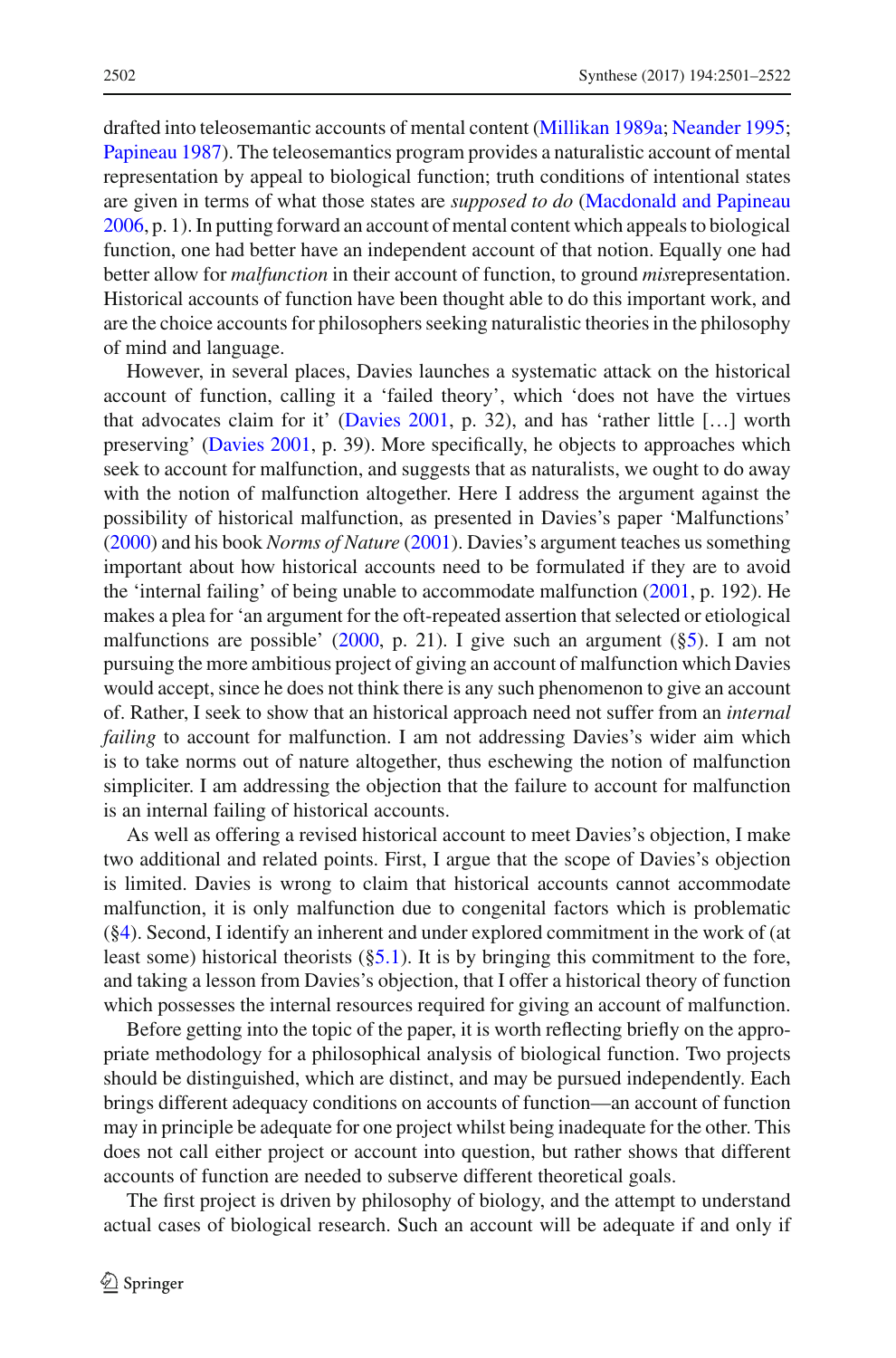it is genuinely illuminative of actual cases in biology. The second project is driven by broadly naturalistic considerations within philosophy of mind and language. An account of function designed to serve this project is a theoretical one, adequate if and only if it fulfils the needs of philosophical accounts in these areas. Since, for example, our best naturalistic accounts of mental representation appeal to biological function, and since these accounts appeal to historical functions, Davies's attack on historical accounts constitutes a real threat to some naturalistic projects in philosophy.

In an incisive paper on the debate over the correct characterisation of biological function, Arno Wouters notes that the recent revival of the philosophical debate on function can be put down to an interest in developing naturalistic theories like these, and not an interest in biology or biological practice [\(Wouters 2005](#page-21-0), p. 123). Philosophers engaged in such projects differ on how they view their accounts of function with respect to whether they are—or should be—in line with actual biological practice. Karen Neander takes her account to be in step with actual biological practice, defending it as conceptual analysis [\(Neander 1991a\)](#page-20-5). Ruth Millikan on the other hand is clear that she is not engaging in conceptual analysis [\(1984](#page-20-6), p. 18; [1989b](#page-20-7), p. 290). Reflecting on earlier work in which she first laid out her account of function, she notes that the point of her notion of *proper function* 'was/is mainly to gather together certain phenomena under a heading or category that can be used in the construction of various explanatory theories' [\(Millikan 1989b](#page-20-7), p. 289). She intends her notion of function to be a theoretical definition, one which is able to 'describe a unitary phenomenon that lies behind all the various sorts of cases in which we ascribe purposes or functions to things' [\(Millikan](#page-20-7) [1989b,](#page-20-7) p. 293). The idea is to offer a theoretical notion of biological function, and then we can decide if it earns its keep by seeing how much theoretical work it can do.

Participants in the function debate then take themselves to be up to rather different things. If one is interested in how best to understand function attribution in biology, I agree with Wouters that one ought to focus one's attention on the 'actual practice of biological inquiry' [\(2005,](#page-21-0) p. 123). However, if one is interested rather in a program like Millikan's, then one has no such obligation, though one is advised that getting clear on the correct notion of function in this sense will provide 'little insight in real biology' [\(Wouters 2005](#page-21-0), p. 123). I am engaging in the second kind of program, and so those philosophers of biology who think that the philosophical notion of function should be in line with actual biological practice may not find much of interest in this paper. However, for those philosophers who are interested in biological function as an explanatory notion which can play a central role in naturalistic theories in the philosophy of mind and language, the work here can be taken as developing a notion of biological function in this sense. Although I think Davies is right that the best extant historical accounts of biological function cannot accommodate all cases of malfunction, I provide a historical account which can.

#### **2 The normativity of function and the historical account**

Much of the biological function debate has been concerned with accounting for the supposed normativity of functionally characterized items or function statements. An account of function's 'main task […] is to explain how this norm arises in biological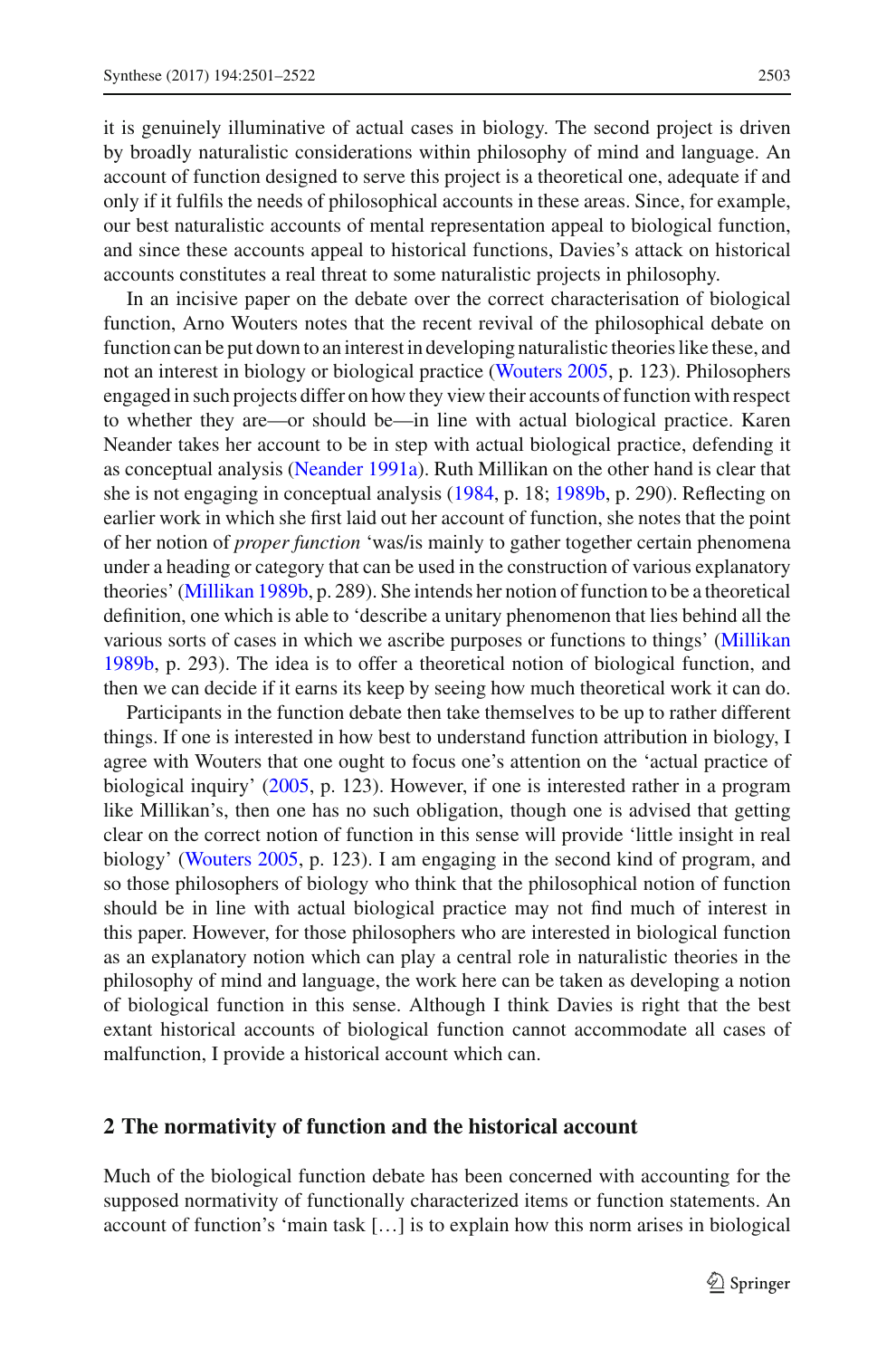contexts' [\(Wouters 2005](#page-21-0), p. 125), this seems indeed to be the 'fault line running through [the function] debate' [\(McLaughlin 2001,](#page-20-8) p. 4). Often what the function theorist's burden comes down to is the requirement to accommodate *mal*function. Malfunctions are taken to be 'ubiquitous' [\(Davies 2000](#page-19-0), p. 20). Millikan claimed of function categories that it is an 'obvious fact' that 'their members can always be defective—diseased, malformed, injured, broken, dysfunction, etc.,—hence unable to perform the very functions by which they get their names' [\(Millikan 1989b](#page-20-7), p. [2](#page-3-0)95).<sup>2</sup> Carolyn Price claims that it cannot be inferred 'from the fact that an item has a certain function that it will tend to perform that function: the device may be defective, or the environment in which it operates may not cooperate' [\(Price 2001,](#page-20-9) p. 13).

How can we understand the thought that there is something that biological items are *supposed to do*, that biological items can fail to do what they are *supposed to do*, that they can *mal*function?

Historical accounts look promising. Indeed, it is a 'persistent boast' [\(Davies 2000](#page-19-0), p. 19) of this approach, or 'perhaps the grandest' of its claims, that it can provide 'a clear and compelling naturalistic explanation for the occurrence of malfunctions' [\(Davies](#page-20-4) [2001,](#page-20-4) p. 190). Furthermore, it is claimed by proponents that *only* a historical account can do this work, Millikan says that this is because non-historical accounts 'run afoul exactly when they confront the most central issue of all, namely, the problem of what failure of purpose and defectiveness are' [\(Millikan 1989b](#page-20-7), p. 299). She claims that 'a crippling defect of any definition that looks for function in current dispositions rather than [history](#page-20-10) [is](#page-20-10) [that](#page-20-10) [such](#page-20-10) [definitions](#page-20-10) [cannot](#page-20-10) [ground](#page-20-10) [the](#page-20-10) [notion](#page-20-10) [of](#page-20-10) [malfunction'](#page-20-10) [\(](#page-20-10)Millikan [1993a](#page-20-10), p. 32). This is a serious flaw for non-historical theories since '[f]unction categories are *essentially* categories of things that need not fulfil their functions in order to have them' [\(Millikan 1989b](#page-20-7), p. 296).

Proponents of historical accounts claim that a certain historical connection to prior tokens of a trait is necessary and sufficient for a trait's being a member of a functional kind. This connection sets the norms on proper functional performance, that is, 'being preceded by the right kind of history is sufficient to set the norms that determine purposiveness' [\(Millikan 1989b](#page-20-7), p. 299). Biological traits have functions 'whether or not [they are themselves] capable of serving any of these functions' [\(Millikan 1993b,](#page-20-11)

<span id="page-3-0"></span><sup>2</sup> There is an important distinction between an item *failing to perform its function*, and an item *malfunctioning*. In later work, Millikan is more doubtful about whether anything falls into this second category, and so she thinks that the selected functions account need not concern itself with accounting for malfunctioning items—this work can be done by appeal to abNormal conditions (a 'Normal condition' [note the capitalization] is a condition which must be mentioned in a description of the proper performance of an item's function [\(Millikan 1984,](#page-20-6) p. 33). Compare:*sperm Normally fertilize ova*, with *sperm normally fertilize ova*—the first is true, the second is false). So we should not say that an item is malfunctioning, rather we should say that an item is failing to perform its function because conditions are abNormal. Given this story, Millikan thinks that malfunction proper is actually very rare (if indeed it happens at all), and that an item failing to perform its function is the 'usual case' (personal correspondence). (See [Millikan](#page-20-12) [\(1997\)](#page-20-12) for the first statement of this view, and more recently, see Millikan [\(2013,](#page-20-13) p. 40).)

This will be important later when I discuss the differences between my account and Millikan's ([§5.2\)](#page-15-0). For now I will just note that theorists differ on the extent to which malfunction is possible, and its prevalence. For those who think it is possible, and that it is something which an account of biological function ought to accommodate, I offer an account which can do so. The point here is to show that a historical account can—if necessary—accommodate malfunction.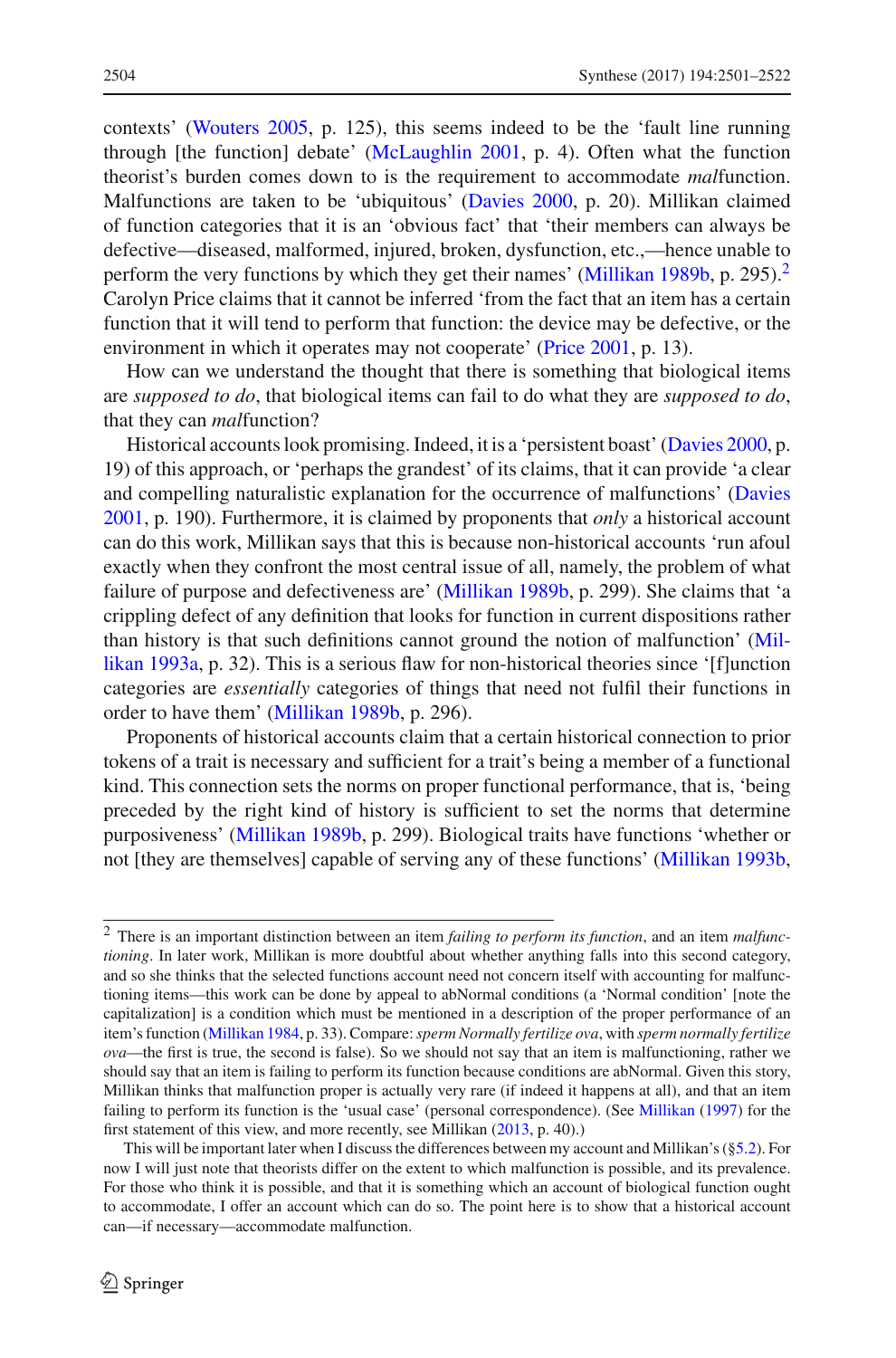p. 56). A trait can make no causal contribution to fitness, but it nevertheless still has something that it is supposed to do [\(Neander 1991b](#page-20-14), p. 459, fn. 7).

Davies claims that from a naturalistic perspective, it is difficult to see 'how or why we should think that the processes that result in trait preservation confer upon descendent tokens a norm of performance' [\(Davies 2001](#page-20-4), p. 67, see also [2009,](#page-20-15) pp. 139–42). I will give an historical account which has the internal resources to lay down this standard, from which token traits can deviate.

## **3 The supposed impossibility of selected malfunction**

Davies's argument for the claim that historical malfunctions are impossible is, in summary:

If functional types are defined in terms of historical success, then tokens that lack the defining property due to defect, and tokens that have lost the defining property due to disease or damage, are excluded from the functional category. Historically based malfunctions, in consequence, are impossible. [\(Davies 2000](#page-19-0), p. 19)

I will look first at Davies's objection as applied to the selected functions account as this is its primary target; the argument is applied to the weak etiological account only derivatively.

Davies considers the following account of selected functions. He claims that selected function theorists are committed to these conditions, or equivalents of them. For organism O and trait T, in selective environment E, the function in E of T in O is to do F if and only if:

- (i) Past instances of T in O performed F in E,
- (ii) T was heritable,
- (iii) Past performances of F caused an increase in O's relative ability to satisfy demands of E (relative to other organisms in the population lacking T),
- (iv) This increase in O's ability to satisfy selective demands of E resulted in an increase in O's long-term relative rate of reproduction,
- (v) This increase in relative reproduction resulted in the persistence or proliferation of O and hence tokens of T. [\(Davies 2000](#page-19-0), p. 22)

To prevent the ascription of functions to vestigial traits, Davies revises the characterization of the selected functions account so that conditions on a trait's having a function appeal to 'genealogical descent from a *recently* successful lineage' [\(Davies 2000,](#page-19-0) p. 25, my emphasis). Davies then characterizes the selected functions account thus:

A token of trait T has selected function F if and only if the token is descended from a lineage perpetuated by the recent selective efficacy with which ancestral members performed F. [\(Davies 2000,](#page-19-0) p. 25)

Conditions (i)–(v) refer to *recently* successful ancestral tokens of T. Finally, Davies stresses that 'conditions under which a token trait has a selected function definitely *do not* include possession of the capacity required to actually perform the functional task'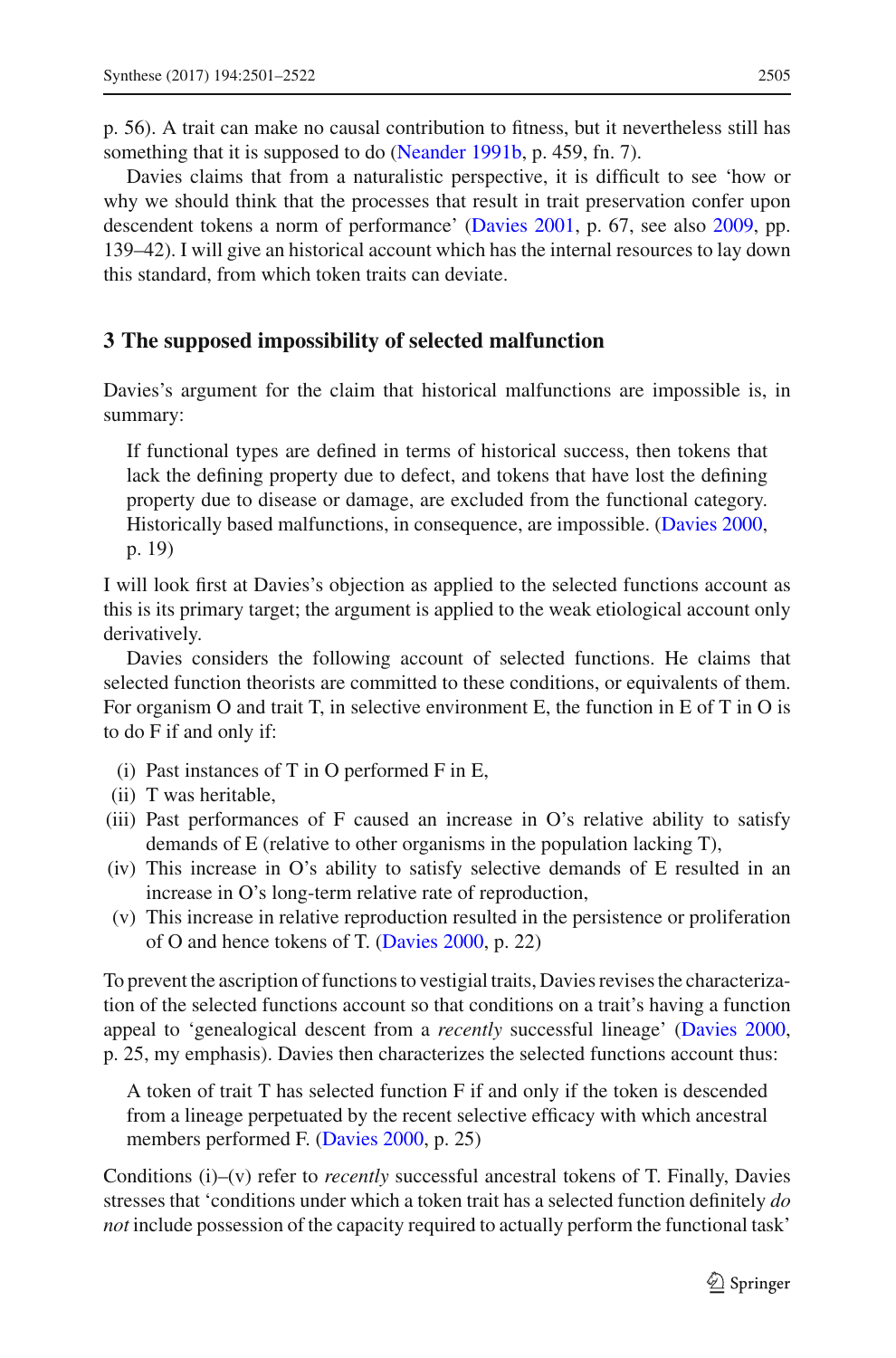[\(Davies 2000](#page-19-0), p. 25). This is of course granted by, and indeed is one of the insights of, historical accounts.

Davies distinguishes *generic trait types* from *selected functional types*. The former includes all traits which are apt for selection. The latter includes only those variants of a given generic trait type which are selectively successful, that is, those which possess the property selected for. In the oft-cited case of Bernard Kettlewell's [\(1973](#page-20-16)) peppered moth $3$  for example, the targeted trait is wing colouration, and this is the generic trait type. The successful variant of this type is a particular wing colour, and it is this which is the selected functional type.

What kind of trait type does clause (v) concern? This is important: if tokens of T in (v) are members of the generic trait type only, then the selected functions account can accommodate malfunction, because the generic trait type will include instances of the trait which are not selectively successful. So, tokens of T cited in (v) could refer to successful tokens, or unsuccessful (i.e., damaged or diseased) tokens. And the latter, which would qualify as *malfunctioning* tokens, are nevertheless still part of the functional category. This would be a good result for the selected functions theorist.

However, Davies claims that because tokens of T in  $(i)$ – $(iv)$  refer to those tokens which possessed the properties which were selected for and are thus members of both the generic trait type and the selected functional type, so too—on pain of equivocation—must be tokens of T in  $(v)$ . Tokens of T in  $(v)$  must refer not just to members of the generic trait type, but to members of the narrower selected functional type. This means that 'membership in a selected functional category, per condition (v), requires possession of the property selected for' [\(Davies 2000,](#page-19-0) p. 28). It follows that current incapacitated tokens do not belong to the relevant functional types because they lack the capacity which defines that type, despite being descended from a recently successful lineage.

As a result of this, the selected effects account needs to be revised thus:

A token of trait T has selected function F if and only if (1) the token is descended from a lineage perpetuated by the recent selective efficacy with which ancestral members performed F, and (2) the token possesses the property selected for in terms of which the relevant functional category is defined. [\(Davies 2000,](#page-19-0) p. 30)

On this formulation, the selected functions account cannot accommodate malfunction. This is because if 'due to some sort of defect, disease, or damage the token of trait T lacks the property selected for, then it is merely a member of the generic type, not the functional type' [\(Davies 2000](#page-19-0), p. 30). If this is the case, norms of functional

<span id="page-5-0"></span><sup>3</sup> Before 1850, near Manchester, tree trunks roosted on by peppered moths were lichen-covered. This meant that those moths with light coloured wings were protected through camouflage, from predation from birds, whilst moths with dark coloured wings were heavily preyed upon. Then industrial soot destroyed the lichen, resulting in a darkening of the tree trunks. By the end of the nineteenth century, the selective successes of the moths had been reversed. Now the dark coloured winged moths were protected from predation, and the light coloured winged moths were exposed to it. Whereas before 99 % of the peppered moth population had light coloured wings, now 99 % of the peppered moth population had dark coloured wings (see Kettlewell [1955,](#page-20-17) [1958](#page-20-18)). Such results were not specific to Manchester, rather there was a 'correlation between the frequencies of the melanic forms and the industrial areas of Britain' [\(Kettlewell 1958](#page-20-18), p. 58).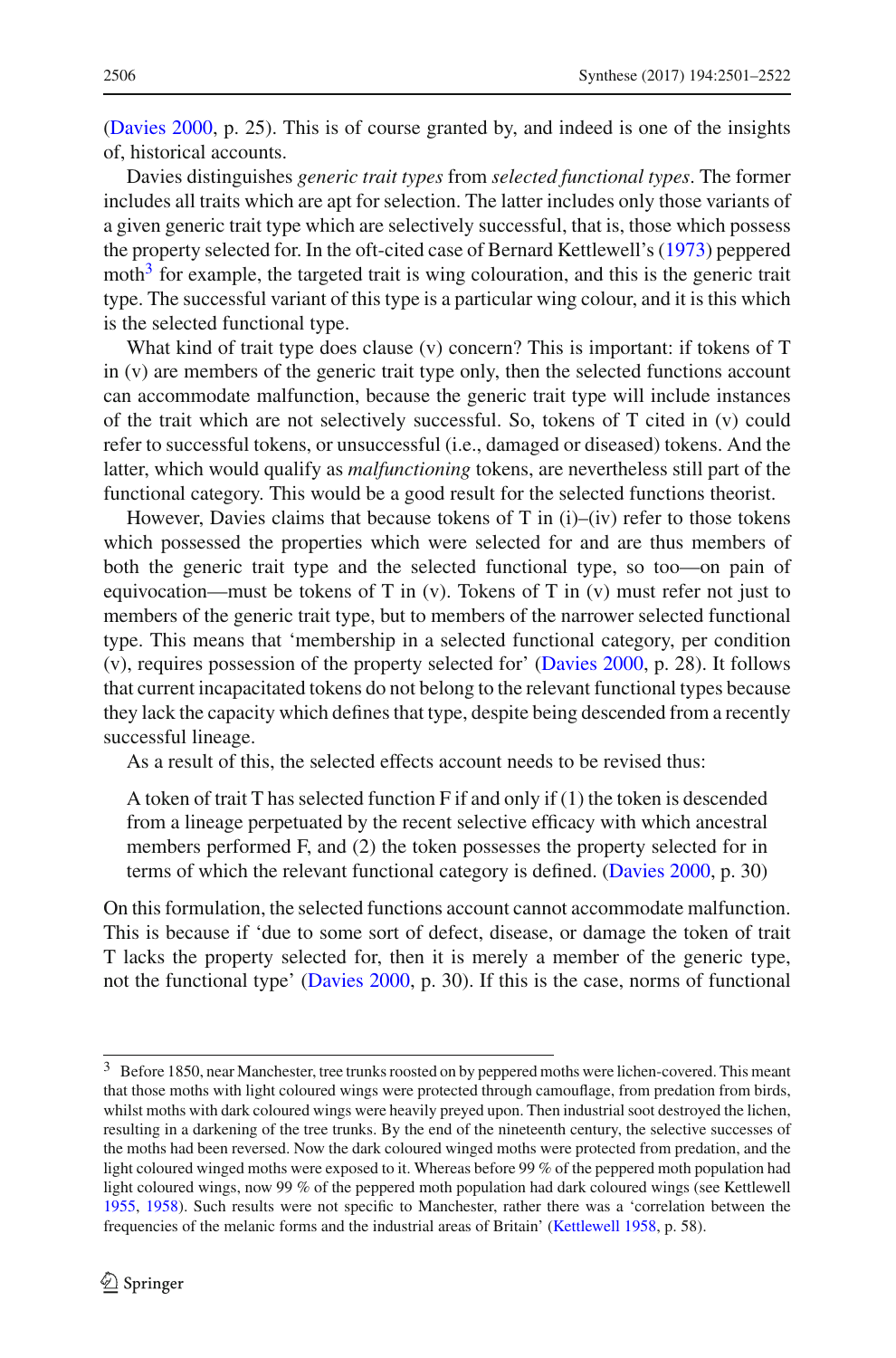performance do not apply to such tokens. Davies concludes that selected malfunctions are impossible.

We can think of Davies as offering a dilemma. On the first horn, if tokens of T in  $(i)$ – $(v)$  refer to members of the generic trait type, then the selected functions account is extensionally incorrect. On the second horn, if tokens of  $T$  in (i)–(v) refer to members of the selected functional type, then the account cannot allow for malfunction. Either way, the account is inadequate. I will argue later that this is a false dilemma, since there is another notion of type, more inclusive than selected functional type, but less inclusive than generic trait type. Once we appeal to this more inclusive type, the selected functions account can accommodate malfunction without being extensionally incorrect, since membership of this type is compatible with a trait lacking the capacity to perform the relevant function  $(\S 5)$ . Before then, it is worth noting that the scope of Davies's objection is limited, as I will now show.

#### <span id="page-6-0"></span>**4 A note on the scope of the objection**

Despite Davies's view that his objection undermines all historical attributions of malfunction, the scope of his objection is much narrower. Even the unmodified selected functions account can in fact accommodate certain kinds of malfunction. Only when traits are unable to perform their function as a result of congenital factors does a problem arise.<sup>4</sup> This is because conditions (i)–(v) refer to the very existence of a given token, and, as we have seen, a trait belongs to a given selected functional type only if it has the success property for being able to perform its proper function.

However, the set of congenitally damaged token traits is not co-extensive with the set of malfunctioning token traits. Malfunction does not require congenital disease or defect.<sup>[5](#page-6-2)</sup> Davies claims that 'it is difficult to see what in the theory of selected functions or in the theory of weak etiological functions justifies the claim that functions persist even when the physical capacity is lost' [\(Davies 2000](#page-19-0), p. 20). Also, as we saw in his summary of the objection, tokens can 'lack the defining property due to defect' and they can '[lose] the defining property due to disease or damage' [\(Davies 2000,](#page-19-0) p. 19). Here we see that Davies took his objection to apply to traits which malfunctioned not as a result of congenital disease or damage. Indeed, he claims that 'an incapacitated token of T is *no longer* a member of the category of Ts' [\(Davies 2001](#page-20-4), p. 199, n. 6, my emphasis). Even if congenitally damaged traits are not malfunctioning ones because they are excluded from the selected functional category, it does not follow that environmentally

<span id="page-6-1"></span><sup>&</sup>lt;sup>4</sup> There is of course a question about whether all of these kinds of cases will be due to abNormal conditions, rather than malfunction (see fn. 2). I suspect Neander would think that these cases are cases of malfunction, whereas Millikan would say that they are cases of mere failure to perform, due to conditions being abNormal for proper functional performance.

<span id="page-6-2"></span><sup>5</sup> See also Maarten Franssen's argument against Davies. Franssen takes issue with Davies's reading of conditions (i), (iii), and (iv) of the selected effects account, on the grounds that Davies reads them as applying to *every* token of T (i), or *every* organism (iii) and (iv). He suggests, following Neander [\(1991a,](#page-20-5) p. 174) that the 'causal explanation of the selection does not require the positive contribution of every historical possessor of tokens of the type corresponding to the selection of the genotype' [\(Franssen 2009,](#page-20-19) p. 108). This means that we can appeal to the *average* contribution of tokens of T, and so tokens of T in (v) can be malfunctioning ones.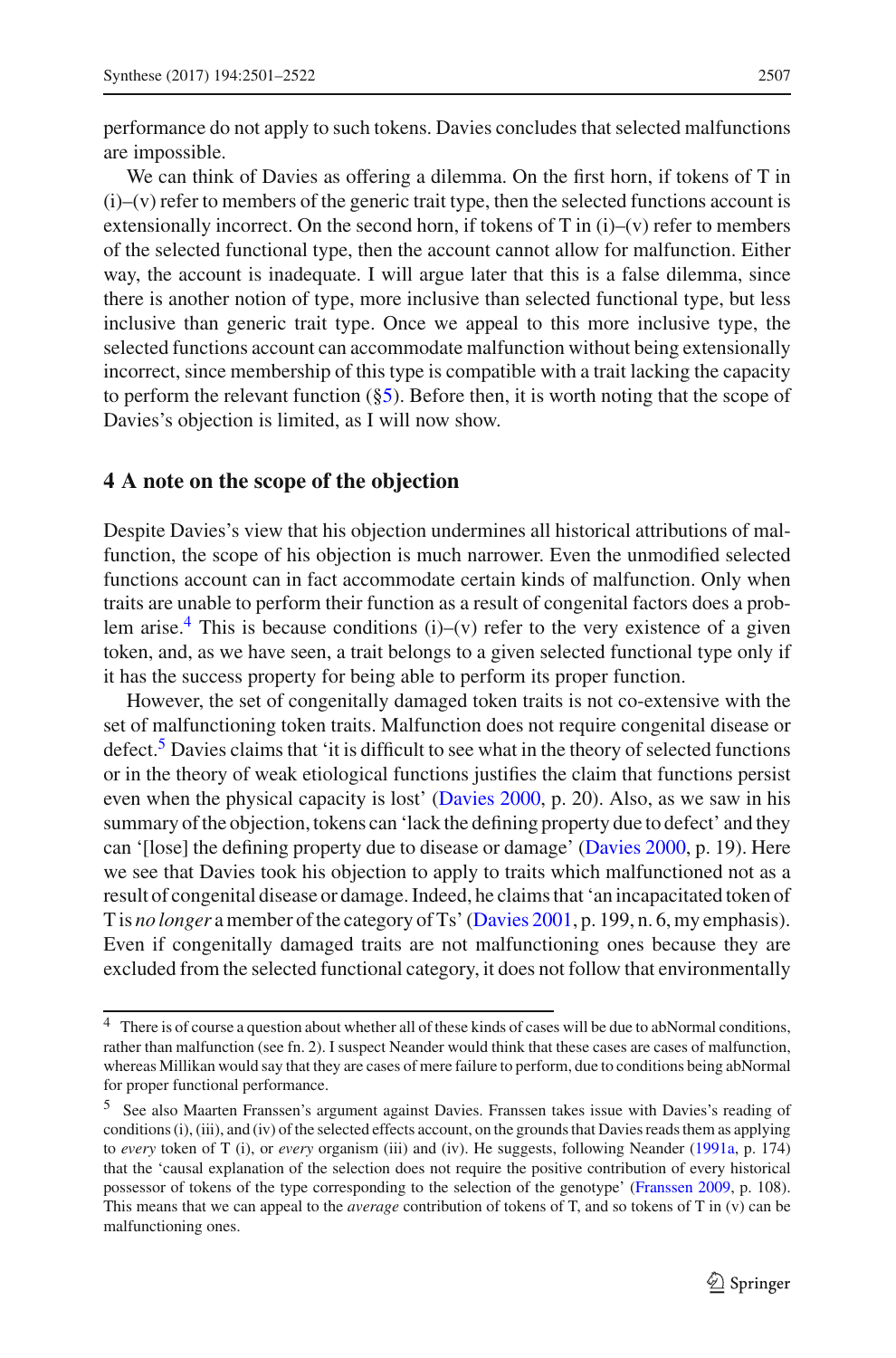damaged traits are excluded from the selected functional category too. It follows only that a necessary condition on function possession is that the trait in question *started* with the capacity to perform the function. To claim necessity for continued possession of that capacity is too strong, or at least, it is not something we can arrive at from Davies's argument.

The selected functions account can accommodate token traits which *had* the success property, and *were* able to perform their function, but now, due to damage or disease, are unable to do so<sup>6</sup> (I will call these cases of *environmental* malfunction, as opposed to *congenital* malfunction). These token traits meet the condition put in place by the selected functions account—they hold the appropriate historical connection with previous reproductively successful token traits. Additionally, these token traits meet the condition put in place by Davies—they possess*ed* the capacity to perform their function. They thus count as members of the selected functional type. If they *subsequently* fail perform their function because, for example, they lose the property which granted them membership into the selected functional type, then they malfunction. This means that traits which start as members of the selected functional type but later are unable to perform their function, count as malfunctioning. These will be items such as hearts which *become* unable to pump blood or pancreases which *become* unable to produce sufficient insulin.

Here is a worry with my argument: to say that tokens which had the success property but then lose it due to damage or disease, malfunction, is simply an un-argued denial of Davies's challenge. For Davies, membership of a selected functional type requires possession of the success property for that type. Just as tokens which do not have that property from the off do not qualify as members of the selected functional type, so too do tokens which *had* the property and then subsequently lose it not qualify as members of the selected functional type. My response to Davies succeeds only because I assume a less strict condition on selected functional type membership than Davies would accept (namely, that a trait merely *start* with the success property).[7](#page-7-1)

This objection fails. Tokens of 'T' in the selected functions theorist's conditions on function possession had better refer—on pain of equivocation—to the same kind of thing throughout. And those tokens of 'T' had better refer to tokens which actually had the capacity to perform the function, or some success property which enabled the function to be performed. However, Davies adds the further claim that if a token *was* a member of the selected functional type, and *had* the success property, then if it subsequently loses that property (and the capacity to perform the function) due to damage or disease, that token is *no longer* a member of the relevant selected functional type. The selected functions theorist need not accept this. She is forced to accept that tokens of 'T' in her five conditions had better refer to tokens with the success property

<span id="page-7-0"></span><sup>6</sup> This 'due to damage or disease' qualifier is crucial. It is not my position that every case of loss of function-relevant capacities is a case of malfunction (consider non-infant humans' loss of the instinct to suckle, this is not a case of a suckling malfunction). We can appeal to Normal conditions to principally distinguish function loss as *malfunction* from function loss as failure to perform a function in abNormal conditions. The conditions in which a non-infant human finds itself are conditions which are abNormal for the performance of the suckling function, and so this loss of function-relevant capacities is not a case of malfunction. I am grateful to an anonymous referee for seeking clarification on this point.

<span id="page-7-1"></span><sup>7</sup> I am grateful to an anonymous referee for raising this objection.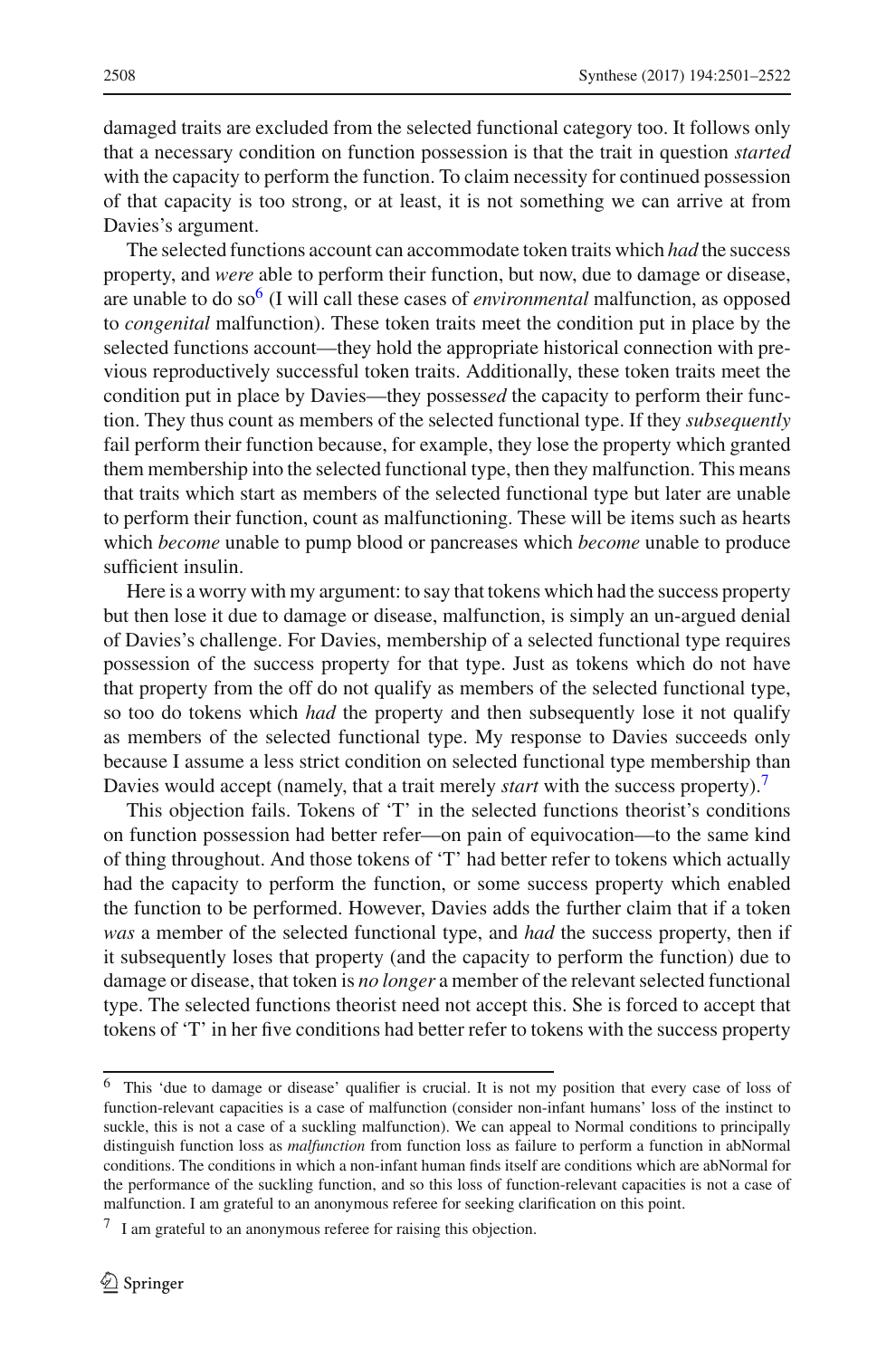(to avoid equivocation), but she need not accept that those tokens need to *retain* the success property to remain part of the relevant type. This is Davies's position, but it is not one the selected functions theorist is forced into, and it is not something Davies argues for. Absent positive argument for the more restrictive account, selected functions theorists are free to reject this additional claim. Continued possession of the success property is not something which is required for conditions  $(i)$ – $(v)$  to be coherent, and of course, it is something historical theorists are wont to deny.

However, if the selected functions theorist has only this to say, her victory is Pyrrhic. Congenital malfunction is an important kind of malfunction, which a fully adequate account should accommodate. When selected functions theorists discuss malfunction, they often cite examples which are plausibly—at least in some cases—congenital. Millikan talks of members of functional categories which are 'diseased, malformed, injured, [and] broken' [\(Millikan 1989b](#page-20-7), p. 295), and Neander talks of items exhibiting 'p[athological](#page-20-14) [deviations](#page-20-14) [from](#page-20-14) [the](#page-20-14) [norm,](#page-20-14) [due](#page-20-14) [to](#page-20-14) [disease,](#page-20-14) [injury](#page-20-14) [or](#page-20-14) [deformity'](#page-20-14) [\(](#page-20-14)Neander [1991b](#page-20-14), p. 467). Millikan and Neander (among others) thus appear to be seeking an account which can accommodate both environmental malfunction *and* congenital malfunction (there is certainly no evidence to suggest otherwise). Further, it could well be that environmental malfunction is not sufficient for the kind of project that, for example, teleosemanticists are engaged in. Davies's objection therefore remains. A more robust response is required.

### <span id="page-8-0"></span>**5 A new historical account of function**

Here I give a historical account which can accommodate malfunction (including congenital malfunction). Davies argues that the tokens of 'T' cited in (v) have to refer to members of the selected functional type on pain of equivocation, as tokens of 'T' cited in earlier conditions refer to members of the selected functional type. However, we do not have to accept that the only referent of 'T' is Davies's proposed *selected functional type,* a type characterised by possession of the success property for functional performance. Instead we can have tokens of 'T' in conditions (i)–(iv) referring to members of the selected functional type, and have tokens of  $T'$  in condition  $(v)$ referring to members of what I will call the *historical trait type.* What does it take for a token trait to be a member of some historical trait type? I propose placing two necessary and jointly sufficient conditions on function possession and membership of the historic trait type, such that it is possible for the items which meet them to malfunction. To be a member of the historical trait type is to be a member of the functional kind. Membership of a historical trait type (a functional kind), and being ascribable a function, supervene on the same facts (the ones cited in conditions (a) and (b) below).

Evolution does not just target features that construe selective advantages. It targets the underlying heritable physical configuration responsible for possession of the survival-enhancing feature. It is that physical configuration which is primarily heritable hence selectable; the survival enhancing feature is only heritable derivatively, by virtue of heritability of the physical feature that gives rise to it. Moreover, there may be more than one such physical state that gives rise to the feature—that is a form of multiple realizability. However, possession of the physical feature need not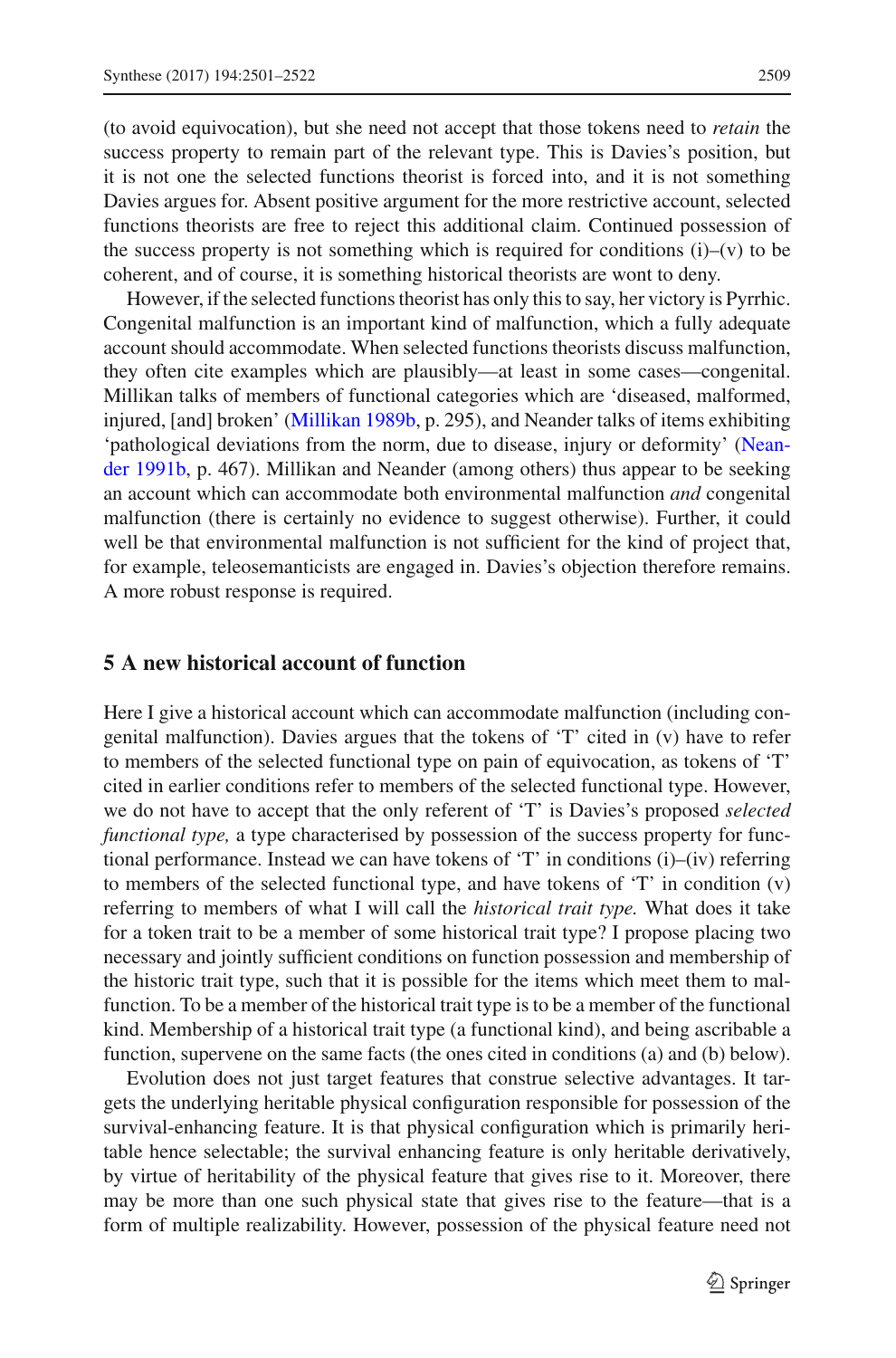necessitate possession of the survival-enhancing one. If membership of the kind goes in part with possession of the physical feature, then membership of the kind will then be compatible with lack of survival-enhancing feature (or performance of the function which defines the functional type). My proposal is the following: functional kinds are associated with sets of properties and particular functions. A token trait *t* is a member of the functional kind *K* and has *F*-ing as its selected function if and only if it:

- (*a*) Possesses one of a set *S* of intrinsic structural properties,  $\{p^1, p^2, p^3, \ldots\}$
- (*b*) Stands in a causal historical relationship to at least one token trait which
	- i. possessed one of a set *S* of intrinsic structural properties,  $\{p^1, p^2, p^3, \ldots\}$
	- ii. possessed one of a set *S*∗ of properties responsible for that token trait *F*-ing,  $\{q^1, q^2, q^3, \ldots\}$
	- iii. was selected for *F*-ing.

Where *selection for* requires variation, in line with the selected functions theorist's claim that functions are attributed to traits on the basis of what they did which 'accounts for [their] presence in the population, as over against *historical* alternative traits no longer present' [\(Millikan 1993a](#page-20-10), p. 40). If a token trait meets the conditions set out here, it is a member of a historical trait type (and a functional kind), and can be attributed a function in the usual way, that is, by looking to its history. Note here that I have moved from talking about the *selected functional type,* as is Davies's preference, to talking of the *historical trait type,* as is mine. In the next two sub-sections I will say more about the details of these conditions. Explication of condition (a) will take up the most space here, since the positing of a disjunctive set of properties as required for function possession is a large part of what is novel about my approach.

#### <span id="page-9-0"></span>**5.1 Condition (a)**

Condition (a) picks out a class of intrinsic structural properties. What is required is a set which captures those properties which are possessed by all items to which a particular function would be ascribed, but are not possessed by items which would be ascribed a different function (namely, different traits), or no function at all (namely, severely malformed organic *stuff)*. Here is a rough (and simplified) approximation of one way the historical theorist might go in pinning down the nature of this set (note that I offer this as *one* way, there are no doubt numerous ways tied in with the production of functional traits which might delineate the set of properties in (a)).

We could appeal to an appropriate range of gene expression associated with recent ancestral items which performed *F*. By *gene expression,* I mean to refer to the process through which information contained within a gene is used in the creation of a gene product (e.g. a protein). To qualify as a member of a functional kind *K,* with the function of *F*-ing, a token trait *t* must have been produced by appropriate gene expression, that is, within a range considered a reasonable attempt to produce an item similar to ancestral items which performed *F*. This set of otherwise heterogeneous intrinsic structural properties cited in (a) can be picked out by an appeal to an appropriate range of allowed departures from the genetic development of ancestral items which performed *F.* This is just to say that there is some set of properties for each functional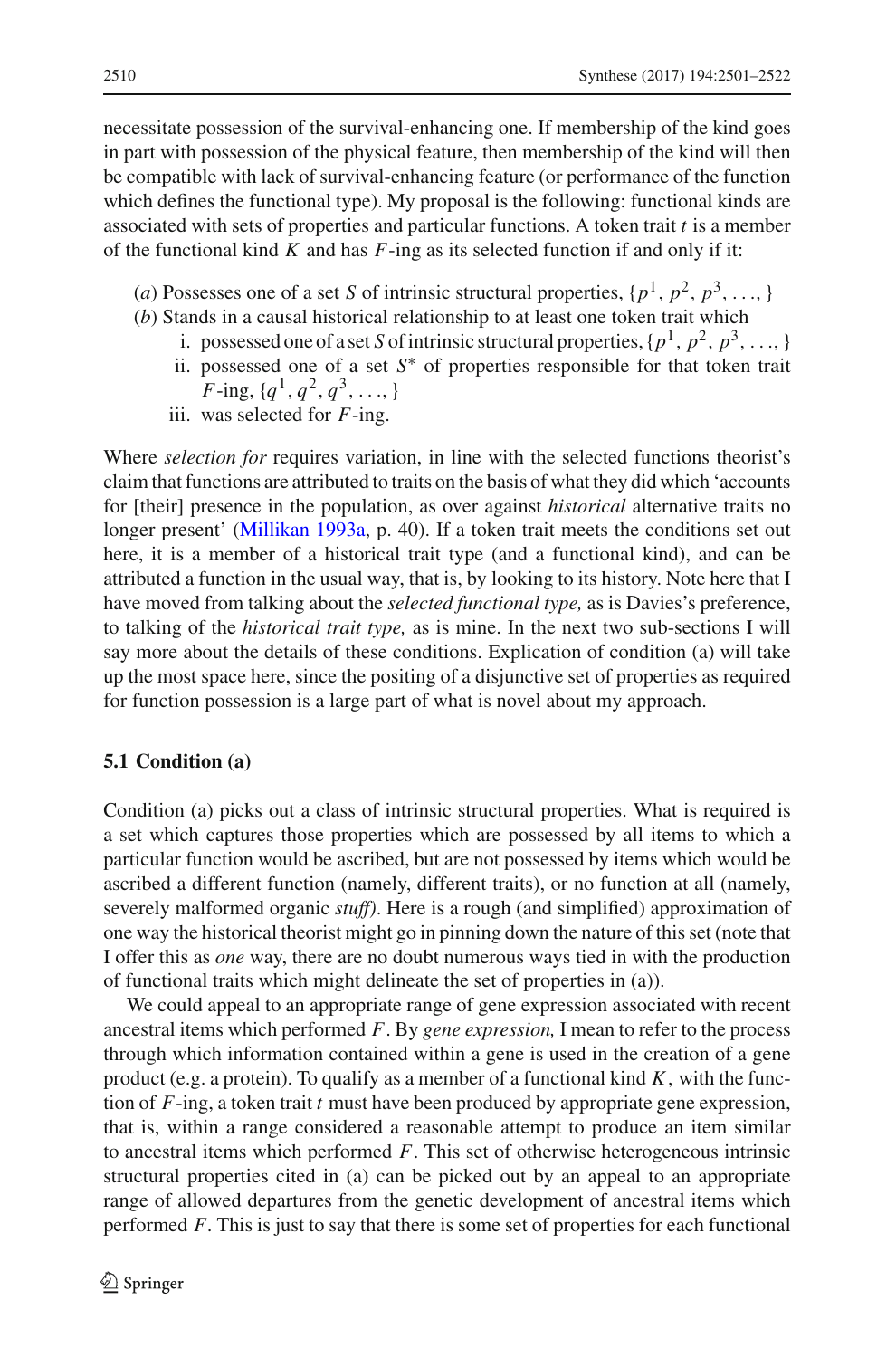kind, members of that set may be rather different from one another, but they can be identified *as a set* by appeal to an appropriate range of departures from the genetic development of ancestral items which performed *F*. The idea is that the set of intrinsic structural properties cited in (a) delineate a multiply realizable kind. Past instances of this kind are selected for in virtue of their role in the production of items which were able to perform the function of *F*-ing, which is adaptive (they might, for example, possess property  $p<sup>1</sup>$ , or  $p<sup>2</sup>$ ). This is compatible with malfunction because not every way of realizing this kind needs to be in an *F*-ing contributing way (some realizations of the kind might be in virtue of possessing property  $p^3$ , or  $p^4$ . These properties are within a range of allowed departures of gene expression associated with ancestral selectively successful items). Evolution chooses between intrinsic properties, function attribution is licensed when these intrinsic properties start to have relational functional properties, that is, when condition (b) is met.

I should say something about my use of the terms 'appropriate range' and 'reasonable attempt'. These terms are of course metaphorical insofar as natural selection does not *attempt* anything. Talk in these terms is intended to be helpful in capturing those traits which come pretty close to being well functioning members of a given kind, but nevertheless go awry. That is, those traits for which something goes awry (as in the case of Holt-Oram syndrome below), but does not go *awry enough* to disqualify it from the functional kind (as in the case of what might be best described as 'glob[s] of misplaced organic matter' [\(Millikan 1984](#page-20-6), p. 25)). For a token trait to qualify as a member of the functional kind *heart*, we can usefully talk in terms of its being produced within a range considered a 'reasonable attempt' to produce something of that kind. How wide is this acceptable range? That will depend on what physical features are selected by natural selection, and that is not something we can pronounce on a priori. The thought is that evolution targets underlying physical structures by virtue of their producing certain traits that confer reproductive advantages. More than one structure or set of properties will be associated with the development of each of these traits. Exactly what counts as the acceptable range is determined by that. This vagueness and imprecision in our language for characterising the set *S* associated with kind *K* and function *F* need not reflect any vagueness or imprecision in actual concrete cases. It is just a by-product of needing a single term to cover the proposal's structure in abstraction from any given case. $8$ 

Although admittedly somewhat vague in the abstract, its application in the following case study is hopefully sufficiently clear and precise to alleviate doubts arising from that. Here I run through an example of the genetics of the development of the human heart to show my account at work. The development of the human heart is extremely complicated, and something I cannot do justice to in this short foray into the genetics of this process.<sup>[9](#page-10-1)</sup> In addition, the genetics of the human heart is a relatively young field, and one which is quickly changing [\(Pierpont et al. 2007,](#page-20-20) p. 3015). Let us say that the genetic processes involved in the production of a human heart can produce an array

<span id="page-10-0"></span><sup>&</sup>lt;sup>8</sup> I am grateful to two anonymous referees for encouraging an explanation of my language here, and to Nicholas Jones for helpful discussion.

<span id="page-10-1"></span><sup>&</sup>lt;sup>9</sup> See Marc [Sylva et al.](#page-21-1) [\(2014](#page-21-1)) for an excellent step-by-step description of human heart development, especially helpful to the uninitiated!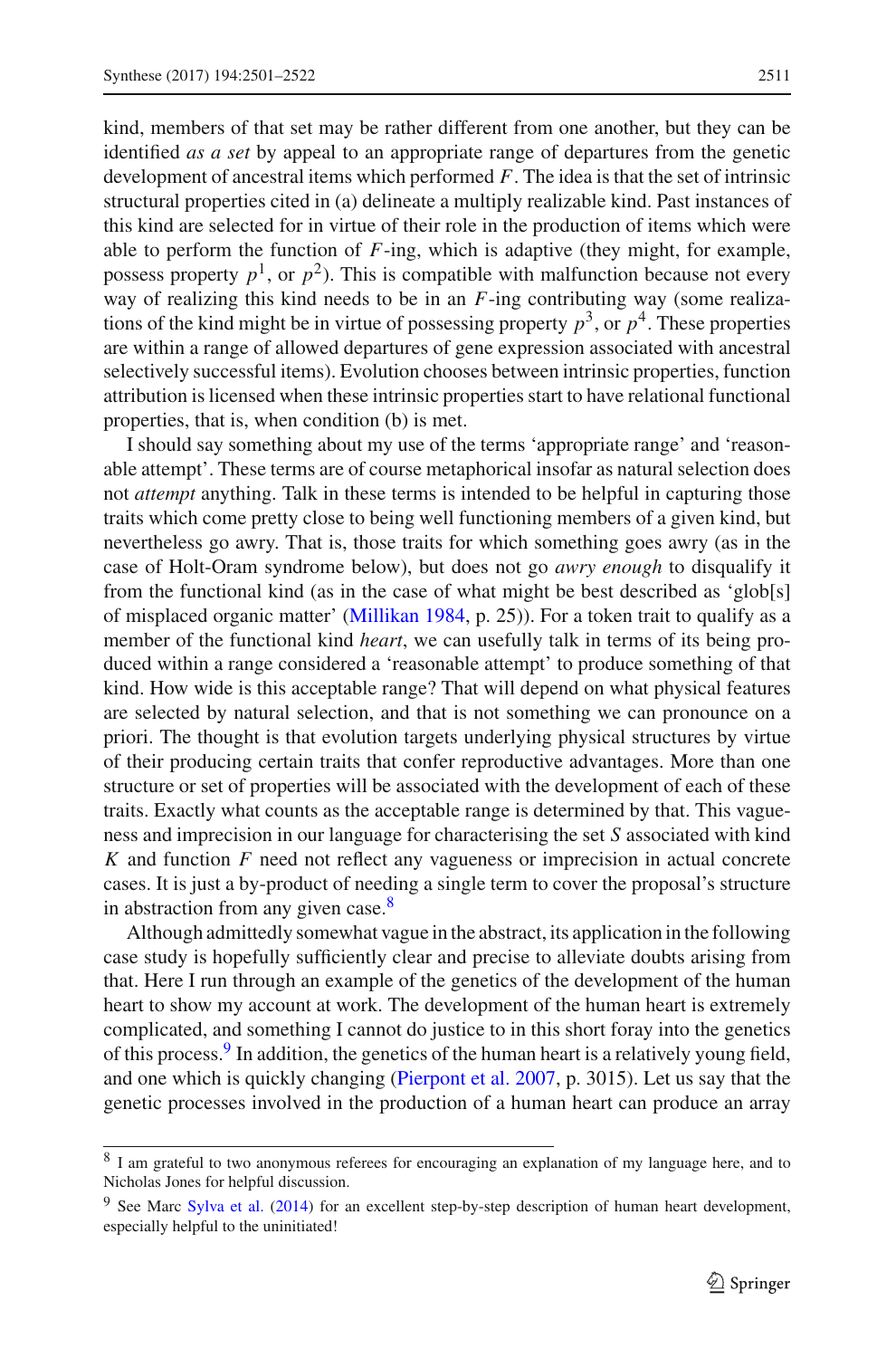of traits which will fall into one of three categories: *working, defective*, and what I will call *useless* (i.e., Millikan's 'globs'). Our appeal to the set of intrinsic structural properties demarcates *working* and *defective* traits from *useless* traits, with those in the former two categories meeting condition (a) on membership of the functional kind *heart.* Such categories will be roughly correlated with the expression of genes which fall into the range considered a reasonable attempt to produce an item similar to ancestral items which pumped blood, and will group together working pumps and defective pumps. And so-called useless traits—excluded from the functional kind will correlate roughly with the expression of genes associated with the production of ancestral items which pumped blood, but which fall outside of the range of gene expression considered a reasonable attempt to produce such an item.

Take an example of a defective heart, one which my account would classify as a *malfunctioning* member of the functional kind *human heart.* The underlying genetic basis for many heart defects is not known, but what has been found is that mutations in those genes encoding core cardiac transcription factors are involved in many forms of congenital heart disease [\(McCulley and Black 2012,](#page-20-21) p. 254). In particular, transcription factors NKX2–5, GATA4, and TBX5 have been identified as playing central roles in the development of the heart, and mutations in these genes are involved in congenital heart disease [\(McCulley and Black 2012,](#page-20-21) p. 254, see also [Pierpont et al. 2007](#page-20-20) for analysis of congenital heart defects associated with single gene mutations). For example, in patients with structural malformations of the heart, mutations in NKX2–5 have been found [\(McCulley and Black 2012](#page-20-21), p. 257, see also [McElhinney et al. 2003\)](#page-20-22). In cashing out how condition (a) might apply, I will look at the role of the TBX5 gene in Holt-Oram syndrome.

Holt-Oram syndrome, also known as 'heart-hand syndrome', occurs in around 0.001 % of the population. It is a condition characterised by deformities in the upper limbs and congenital heart defects [\(Pierpont et al. 2007,](#page-20-20) p. 3024). Research on this syndrome has revealed that it is caused by mutations in a single gene:  $TBX5<sup>10</sup>$  one of the three genes identified above as playing a central role in human heart development (see for example [Basson et al. 1997](#page-19-1); [McDermott et al. 2005;](#page-20-23) [Li et al. 1997](#page-20-24)). Most of such mutations in this gene prevent the production of the T-box 5 protein which activates genes involved in the normal development of the upper limbs and the heart. Studies on the role of TBX5 in Holt-Oram syndrome have shown that decreased activity of this gene is responsible for septal defects (most commonly in the wall separating the left and right sides of the heart) [\(Basson et al. 1997,](#page-19-1) p. 33). I focus on this example for simplicity's sake, since little genetic heterogeneity is found among patients with Holt-Oram syndrome<sup>11</sup> [\(Pierpont et al. 2007](#page-20-20), p. 3025). In this syndrome, we have an

<span id="page-11-0"></span><sup>&</sup>lt;sup>10</sup> The full(er) story: The TBX5 gene encodes T-box 5 protein, a transcription factor which goes on to regulate the expression of other genes (and so proteins produced by other genes). A mutated TBX5 gene may produce a changed protein, which cannot activate a subset of genes required for heart development, which results in heart defect. This changed protein though may be able to activate genes required for lung development, so mutations in the TBX5 gene cannot function in heart development, but still function fine elsewhere. Thanks to Chelsea Brain for discussion on this.

<span id="page-11-1"></span><sup>&</sup>lt;sup>11</sup> Rarely can we isolate a single gene as responsible for a congenital heart defect, and so I note here that much more complicated stories would need to be told if one were interested in how my account of function would characterize human hearts with different defects, since human heart defects 'are an etiologically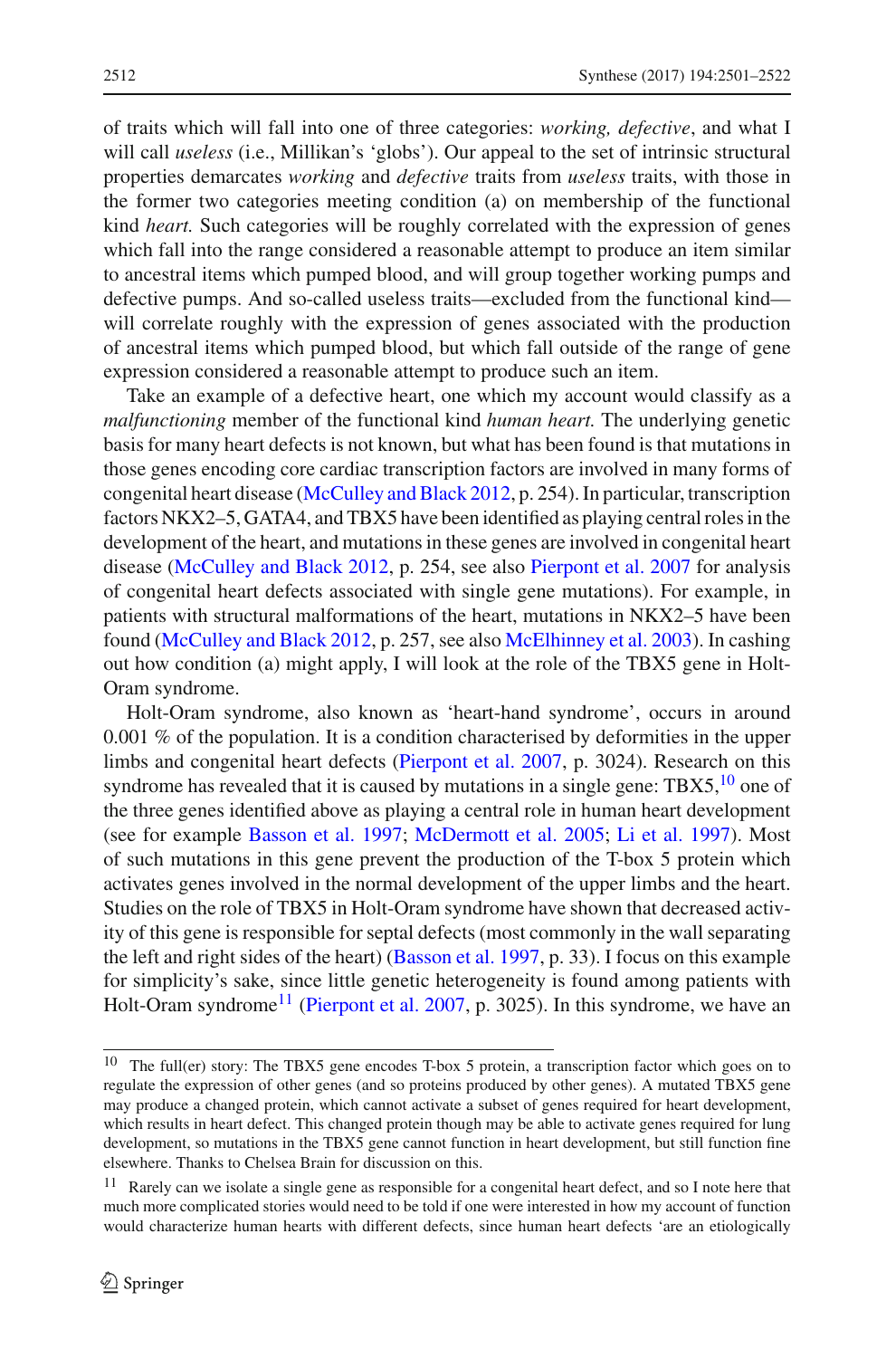example of mutations in a single gene causing abnormal hearts. However, in this case we clearly have something fairly close to a functioning heart and fairly far away from a glob of organic matter. To see this consider some of the macro-level consequences of this syndrome. Transcription of TBX5 is Normally required for septal formation. If this gene is defective, this does not completely destroy or eliminate cardiac function, but merely impairs it. The heart is less effective at what is has been designed to do, but it nevertheless continues to function as a heart in broad terms.<sup>12</sup> Here we have just one gene which goes awry, this is the kind of case I envisage being characterized as within a range considered a reasonable attempt to produce a heart. This means that the defective hearts of patients with Holt-Oram syndrome are malfunctioning hearts, on my account.

Satisfaction of  $(a)$  is not sufficient for membership of a functional kind—this is in line with the historical theorist's claim that an item's history is necessary for function ascription. If possession of a property in set *S* in (a) was sufficient, then, depending on how we pinned down the nature of the set of intrinsic structural properties, we might get function ascription for first traits (those which are not descendants of *F*-ers with one of the properties causally responsible for the trait  $F$ -ing) and Swamp<sup>13</sup> traits (those possessed by the spontaneously coalescing creatures of philosophical thought experiments). Condition (a) can be met by first traits and Swamp traits. When we step back and look at all the traits which were associated with certain sets of gene expression, first traits will be included in this set. As for Swamp traits, they too will meet condition (a) understood in this sense (due to Swampman being a 'physical replica' of a biological organism [\(Davidson 1987](#page-19-2), 443)). So these traits may meet condition (*a)* (again depending on how we spell out the nature of the set of intrinsic structural properties), but in their failing to meet condition  $(b)$ , they do not qualify as members of a given functional kind. So they do not have functions, and thus they cannot malfunction.

A worry about condition (a) is that the requirement of a structural property may actually be in tension with historical accounts, because proponents hold that *history is sufficient* for function ascription. It is true that proponents of the selected functions and weak etiological accounts have claimed that history is sufficient to determine purposiveness and norms of performance. However, I think that the appeal to a structural property would not be rejected by historical theorists, since the history which is claimed sufficient is a *certain kind of history*. A brief aside is needed here to defend the claim that the requirement of possession of one of a set of intrinsic structural properties (condition (a)) is not in tension with historical accounts.

Footnote 11 continued

heterogeneous collection of malformations, with overlapping genetic and environmental factors that contribute to disease presentation' [\(Moran and Robin 2013](#page-20-25), p. 169). The genetic homogeneity of this syndrome makes it an ideal one for my purposes, since it allows for a relatively simple explication of condition (a), whilst still referring to a real example.

<sup>&</sup>lt;sup>12</sup> Thanks to Simon Barnes for discussion on this.

<span id="page-12-1"></span><span id="page-12-0"></span><sup>&</sup>lt;sup>13</sup> The Swampman thought experiment comes from [Davidson](#page-19-2) [\(1987](#page-19-2)). Imagine that I, and a dead tree in a swamp, get struck by lightning. My body is 'reduced to its elements', whilst the tree is turned into a molecule for molecule identical version of me: Swamp Ema. If one is a historical theorist about function, Swamp Ema's blood-pumping organ is not a member of the functional kind *heart* and does not have the function of pumping blood. This is because spontaneous coalescence is not the appropriate history for function ascription.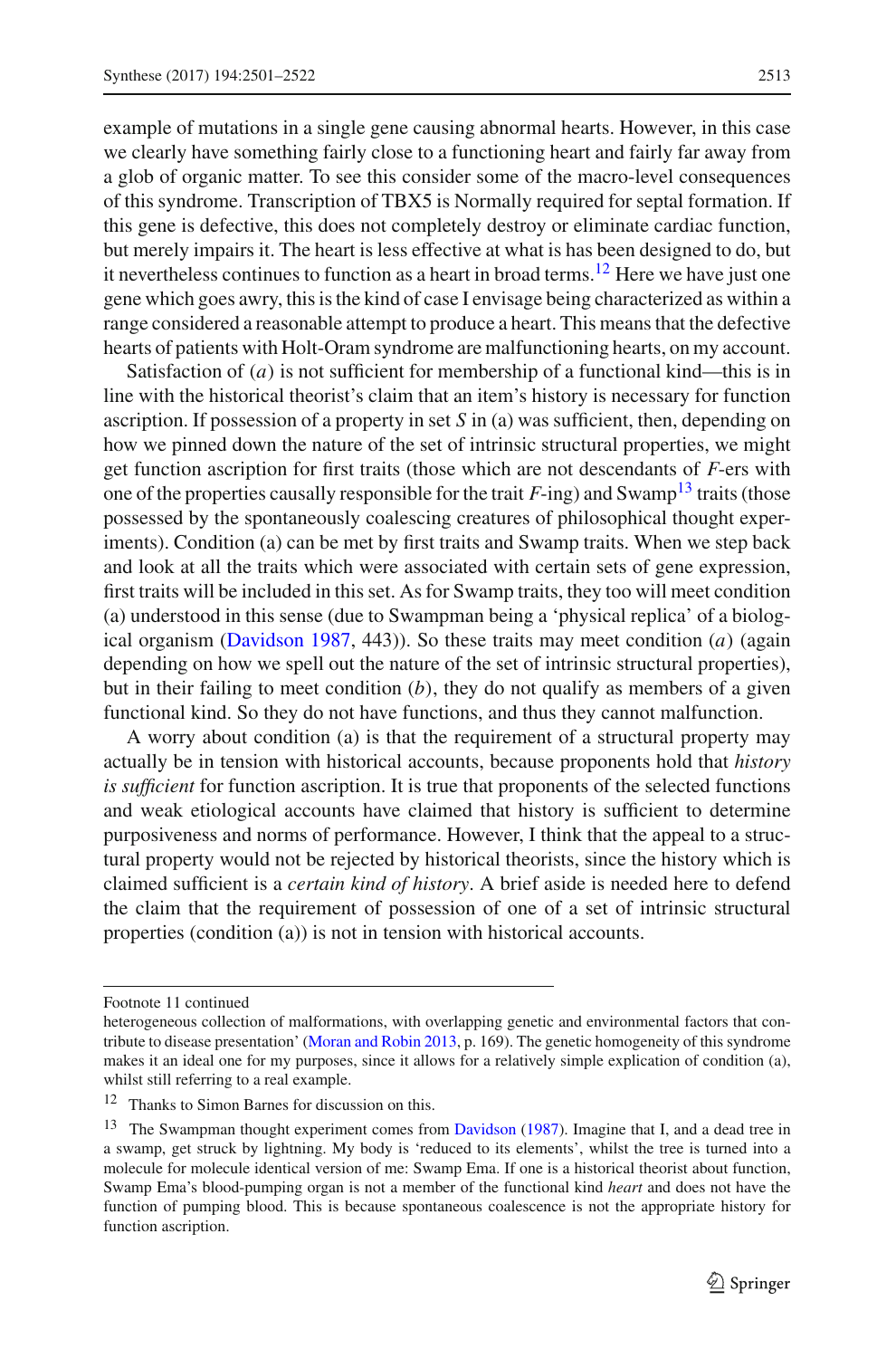Millikan speaks of devices that are '*similar* to one another—as human hearts are *similar* to one another', [\(Millikan 1984,](#page-20-6) p. 18, my emphasis). In her definition of a higher-order reproductively established family, as well of talking of '*similar* items', Millikan talks of traits being '*in some respects like'* Normal members of a given reproductively established family [\(Millikan 1984](#page-20-6), pp. 24–25, my emphasis). She claims that the use of such terms ('in some respects like' and 'approximates in some degree to a Normal explanation') reflects the vagueness of the question 'whether a bit of matter should be called "a malformed eye" or merely "a glob of misplaced organic matter on the forehead"' [\(Millikan 1984,](#page-20-6) p. 25).

How might we to understand what 'similar' and 'in some respects like' means here? We should not cash out 'similar' by appeal to morphological properties, or dispositional properties, because in doing so we cast our net too narrowly—we will exclude malfunctioning traits from our functional categories, as well as traits which simply fail to perform their functions in abNormal conditions. What we can do instead though, is adopt my condition (a) on membership of a functional kind. This would cast the net such that working and malfunctioning traits are distinguished from useless traits. The vagueness Millikan refers to is the kind of vagueness which my condition (a) goes some way to resolve. This is what I am up to when I offer condition (a) on membership of a functional kind. This condition will demarcate *working* and *malformed* items of a given trait type, from what I have called *useless* items.

Earlier I suggested that in cashing out condition (a) we might usefully think in terms of reasonable departures from gene expression. Condition (a) demarcates those working and defective traits from useless traits, with such categories being roughly correlated with gene expression which falls into the range considered a reasonable attempt to produce an item similar to ancestral items which performed *F*. This story sit very well with Millikan's claims, bearing '*some resemblance*' and matching '*in some relevant respects*' can be cashed out in terms of producing an item within a range considered a reasonable departure from the gene expression associated with selectively successful ancestral tokens of the functional kinds.

Turning now to Price, a weak etiological theorist. She too indicates that the requirement of a structural property would not be unwelcome. When discussing Andrew Woodfield's [\(1976](#page-21-2)) account of function statements (what she calls an 'Actual Capacity Account' (ACT)), she suggests that the ACT theorist should borrow a criterion of Millikan's, one which 'focuses on the causal origin of the device: two devices belong to the same group if they were produced by the same genetic mechanisms in (*more or less*) the same way' [\(Price 1995](#page-20-26), p. 147, my emphasis). And, in a footnote attached to this claim, Price claims that the 'phrase "more or less" is needed to allow for malformed devices', a claim she attributes to Millikan [\(1984,](#page-20-6) p. 25) [\(Price 1995,](#page-20-26) p. 147, fn. 9). In discussion of her own account, Price claims that 'two devices will count as belonging to the same type if they were produced by the second system, or its ancestors, in *more or less* the same way' [\(Price 1995](#page-20-26), p. 151, my emphasis).

In later work, Price claims that '[a]n item will be equivalent to one of these earlier items if it is causally related to [some token device] in *much the same way* as those earlier items were related to earlier members of [some type device] that assisted them to [perform some function]' [\(Price 2001](#page-20-9), p. 38, my emphasis). And in a footnote to this claim she states that the 'processes that produced my heart and my liver were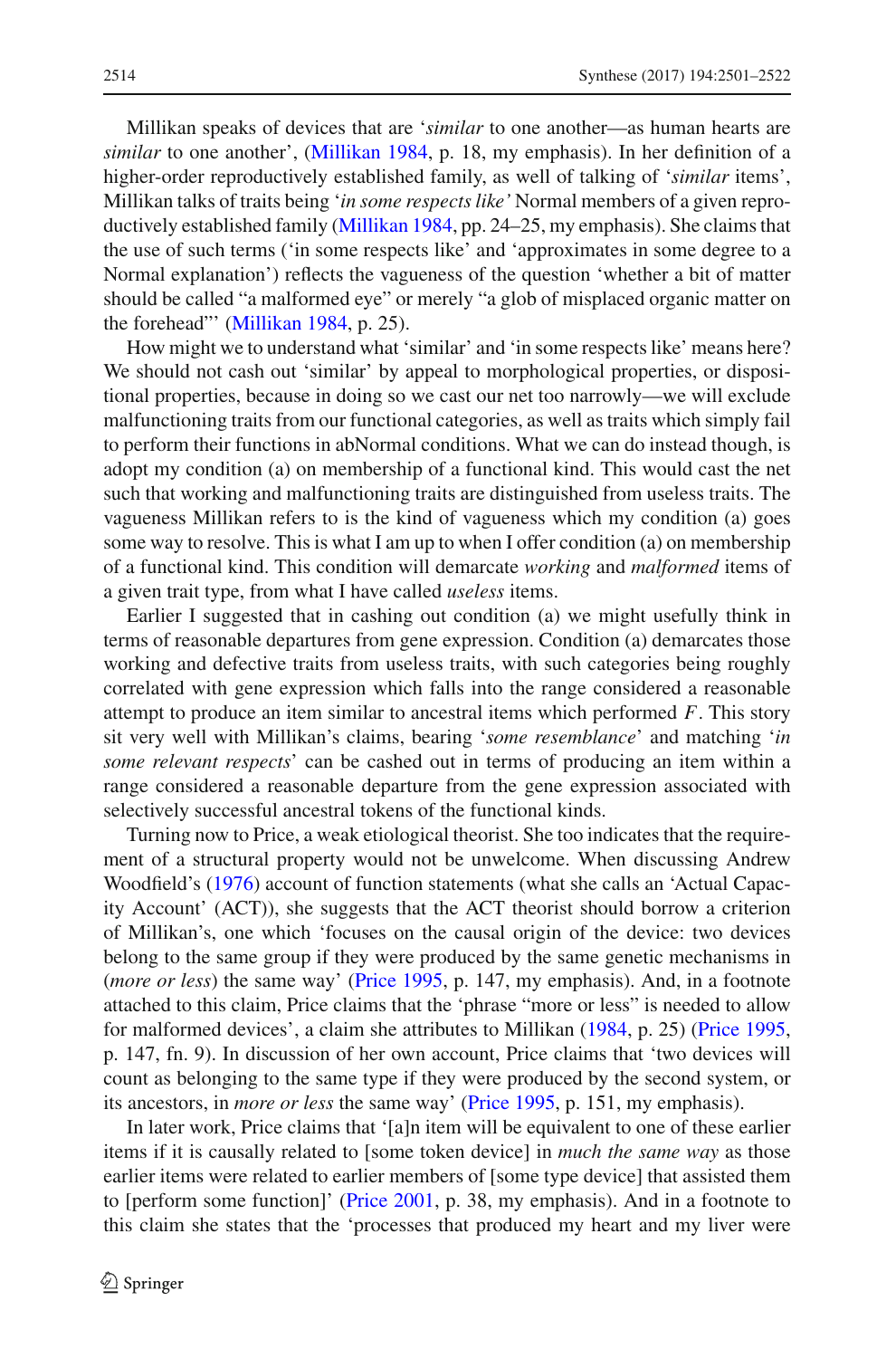related to each other in *more or less* the same way as the processes that produced my ancestor's heart and her liver' [\(Price 2001](#page-20-9), p. 38, fn. 5, my emphasis).

This 'in much the same way' and 'more or less' can be understood in my terms. If two token traits were produced within an appropriate range of gene expression associated with recent ancestral items which performed *F*, they are 'produced by the same genetic mechanisms in (*more or less*) the same way' [\(Price 1995](#page-20-26), p. 147, my emphasis). They can also both be said to be 'causally related to [some token device] in *much the same way* as those earlier items were related to earlier members of [some type device]' [\(Price 2001](#page-20-9), p. 38, my emphasis).

So requiring a structural property for membership of a functional kind would be friendly to both selected functions and weak etiological accounts, and would help pin down more precisely what Millikan<sup>[14](#page-14-0)</sup> and Price<sup>15</sup> are getting at when they talk in terms of items being 'similar' or produced 'in more or less the same way'. It is in bringing out and developing this underexplored commitment in the work of some historical theorists that we can formulate a revised historical account of function which can accommodate malfunction. This is achieved by making explicit the requirement of an intrinsic structural property *in the conditions* on functional kind membership.

Getting more specific about the kind of intrinsic structural property required is tricky,  $\frac{16}{16}$  $\frac{16}{16}$  $\frac{16}{16}$  and though I have offered a way historical theorists might go with regards to this, it is inevitable that vagueness will arise. Though vagueness of this kind will infect any account of biological function owing to borderline cases, and so it does not speak against the conditions on function ascription I have offered. This is recognised—indeed embraced—by historical theorists. Millikan claims that there 'are lots of borderline cases of proper function, if not so many in nature, certainly in possible worlds [\(Millikan](#page-20-27) [2002,](#page-20-27) p. 115, fn. 2). When discussing the development of functional terms ('Cummins biofunction' and 'proper biofunction') she suggests that we should '*not* attempt to give these notions entirely clean boundaries. Nature has many important joints, but these joints are seldom clean' [\(Millikan 2002,](#page-20-27) p. 122, my emphasis). Similarly Price claims that there 'is nothing wrong with a certain amount of vagueness in our account of functions provided we are clear about what is going on' [\(Price 2001,](#page-20-9) p. 29, fn. 19).

<span id="page-14-0"></span><sup>&</sup>lt;sup>14</sup> Millikan does not think that malformed devices are terribly important to the historical theorist's program (see fn. 2), though she thinks we might account for a malformed device using the conditions I introduce (personal correspondence).

<span id="page-14-1"></span><sup>&</sup>lt;sup>15</sup> Price agrees that appealing only to history will not do, and that we need another (merely necessary, not sufficient) condition to meet Davies's objection, though we should prioritize the historical condition (personal correspondence). This is in line with what I have done. Condition (a) allows us to meet Davies's objection, whilst condition (b) is still necessary (and allows us to specify the function of a given trait type). Price also she thinks that we ought to prioritize similarity of *developmental process* over similarity of *resulting product*. I suspect those similarities might be roughly co-extensive—I doubt we would get a useless glob if something were produced in a similar enough way to the way ancestral hearts were produced, equally, I doubt we would get a heart, if the way in which it was produced was not similar to the way in which hearts were produced. So, if one sympathises with Price on this point, I think condition (a) could be cashed out in these terms; instead of requiring the possession of one of a set of intrinsic structural properties, we might instead require that the item be produced within a range of ways considered a reasonable attempt at producing an item which could perform *F.*

<span id="page-14-2"></span><sup>&</sup>lt;sup>16</sup> I am not seeking to give a definitive pinning down of condition (a) here, but only to argue that something like condition (a) is necessary. I offer one way in which this might be done above.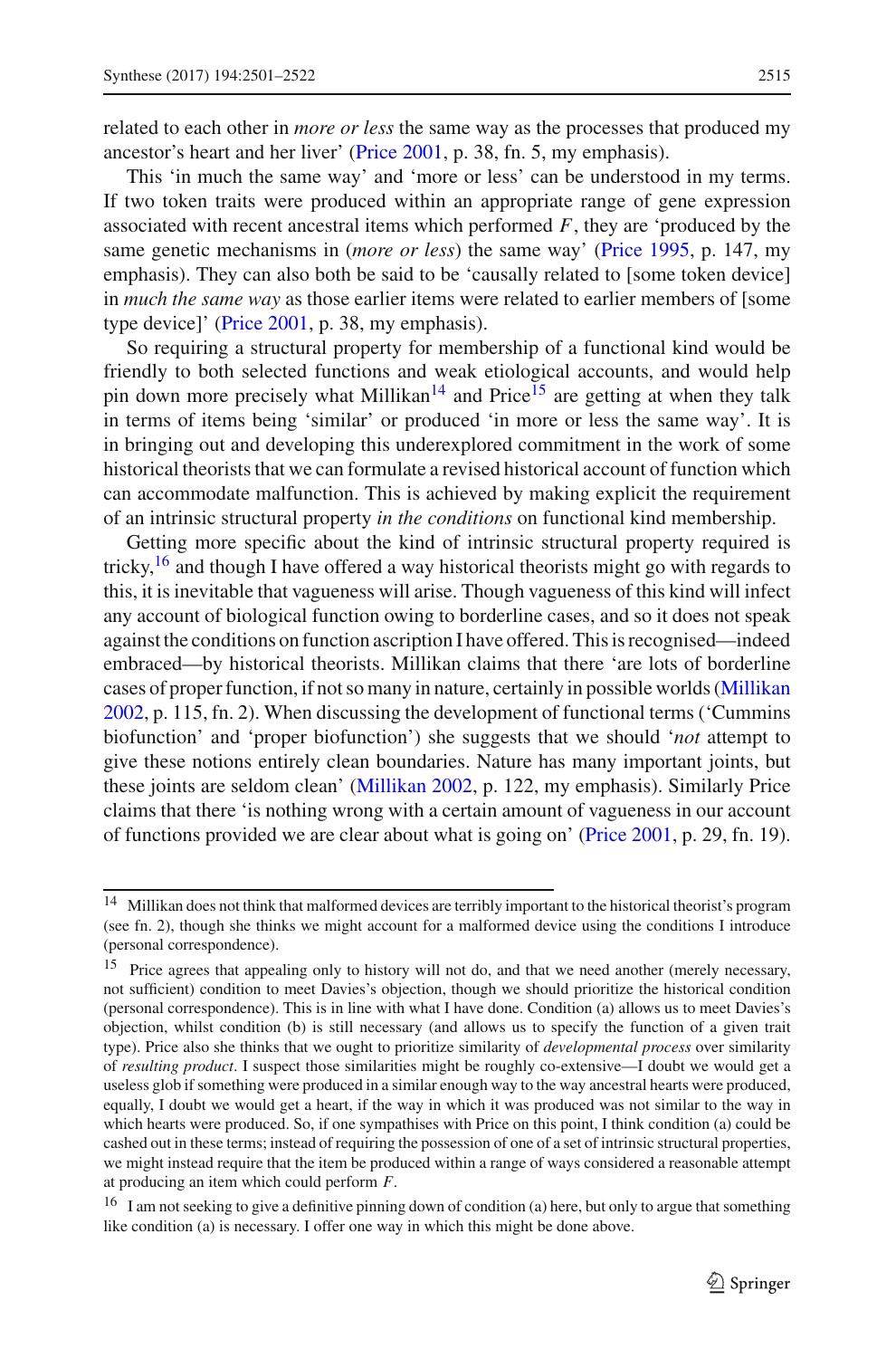#### <span id="page-15-0"></span>**5.2 Condition (b)**

Let us now look to  $(b)$ . The three clauses in  $(b)$  are each doing important work, they make specific the causal relationship required to hold between a present day token and an ancestral token of a trait type, by requiring that the ancestral token satisfies clauses [i], [ii], and [iii]. Let us first look to (b) [i]. Requiring the ancestral trait in the causal-historical relation to possess one of a set *S* of intrinsic structural properties,  $\{p^1, p^2, p^3, \ldots\}$  rules out the possibility of functional kind membership for traits which are descendants of something which performed *F* but are a different kind of thing, for example, a blood-pumping pseudo-lung (note that I do not call it a *lung* because biological kinds are typed by their functions). The property in (b) [ii] is the success property, the property which allows the function to be performed, if a trait has this property it is a member of Davies's *selected functional type.* This clause is important because there must be historical success for function attribution. Finally, clause [iii] of (b) is present to reflect the selected functions theorist's commitment to the claim that variation is required for selection. That is, a trait has the function it does because the historical performance of that function accounts for the trait's presence in the current population, 'as over against *historical* alternative traits no longer present' [\(Millikan 1993a](#page-20-10), p. 40).

Importantly, meeting the three clauses in (b) is not sufficient for function attribution. The historical connection to, for example, ancestral human hearts cannot be enough for functional kind membership for at least two reasons. First, my lungs hold a historical connection to ancestral hearts (since my ancestors had hearts), but that does not mean that my lungs are part of the function kind *heart* and have pumping blood as their proper function. Second, imagine the case in which something goes *so* wrong, that the trait produced is a so-called useless one. The resulting product does not come close to being a heart. These items are not *malfunctioning* items, but rather not functional traits at all. Condition (a), the requirement of an intrinsic structural property, excludes such items from the functional category.

In summing up the presentation of my position, it is important to note how I differ from previous historical accounts of function. My account is very much influenced by Millikan's, and so I will note the ways in which I depart from her, especially with respect to accommodating malfunction.

In her definitions of higher-order*reproductively established families* Millikan gives a condition on membership to some functional kind *R* as its having 'been produced in accordance with an explanation that approximates in some (undefined) degree to a Normal explanation for production of members of *R*' [\(Millikan 1984](#page-20-6), p. 25). She wants to make room for malformed members of *R* by appeal to this similarity condition (though see fn. 2).

In my account, I make room for malfunction by appeal to a range of gene expression associated with ancestral items which were selectively successful. This range captures a set of otherwise heterogenous intrinsic structural properties, which includes *working* and *defective* items, and excludes *useless* items. Introducing the idea of functional kinds being associated with *sets of properties,* allows functional kindhood to be multiply realizable *by appeal to these sets of properties.* Not every way of realizing some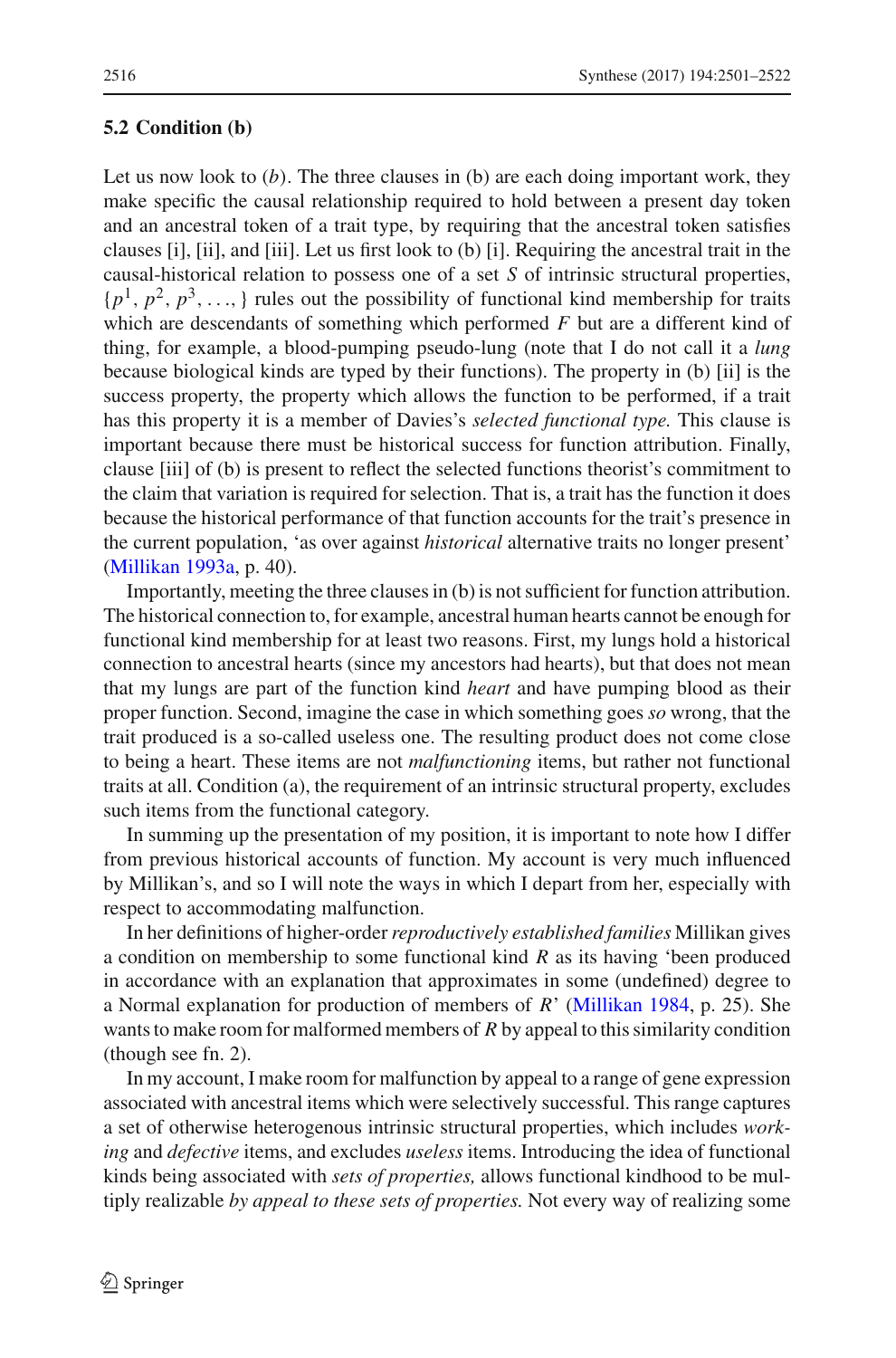functional kind needs to be one which realizes it in virtue of being selectively successful.

Here is a (rather dramatic and admittedly toy) case where my account and Millikan's license different judgements. Suppose radiation poisoning causes gene expression which produces a heart which cannot perform the function of pumping blood without artificial assistance. If that gene expression were within the range associated with ancestral tokens of the functional kind heart, but the deviation from the ideal were caused by radiation, my account has it that the resulting product would be a *malfunctioning heart.* For Millikan though the resulting product would not be a *malfunctioning* heart, but a heart produced under abNormal conditions.<sup>17</sup>

Millikanian Normal conditions and Normal explanations are indexed to a distinctive historical environment. In contrast, I place the emphasis on gene expression in an environment which need not be a Normal one. My account is thus less relational than Millikan's. Her talk of items being produced in accordance with an explanation that approximates a Normal explanation, raises the question of whether something could be unable to perform its function in a given environment in a way which could properly be described as *malfunctioning* as opposed to just failure to perform (hence why Millikan is doubtful about putative cases of malfunction, see fn. 2). If one is committed, as Millikan is, to restricting cases of malfunction to ones in which the item is produced in accordance with an explanation which approximates a Normal one, malfunction will be very rare indeed. I am not committed to such a restriction.

#### **5.3 The possibility of selected malfunction**

If the selected functions theorist adopts my proposal, she can now meet Davies's objection by reading 'tokens of  $T'$  in conditions  $(i)$ – $(v)$  as follows:

- (i) Past instances of tokens of the *selected functional type* in O performed F in E,
- (ii) The *selected functional type* was heritable,
- (iii) Past performances of F caused an increase in O's relative ability to satisfy demands of E (relative to other organisms in the population which do not have tokens of the *selected functional type*),
- (iv) This increase in O's ability to satisfy selective demands of E resulted in an increase in O's long-term relative rate of reproduction,
- (v) This increase in relative reproduction resulted in the persistence or proliferation of O and hence tokens of the *historical trait type*.

Though the referent of 'T' changes between conditions  $(i)$ – $(iv)$  and condition  $(v)$ , this is unproblematic. This is because now, the selected functions account has it that the success of members of the selected functional type resulted in tokens of the historical trait type. And tokens of the historical trait type can malfunction, because (a) they possess one of a set of intrinsic structural properties, and (b) they are governed by the norms of performance bestowed on them by their historical connection to prior successful

<span id="page-16-0"></span><sup>&</sup>lt;sup>17</sup> Thank you to Paul Noordhof for suggesting this example as illuminative of one of the differences between my account and Millikan's.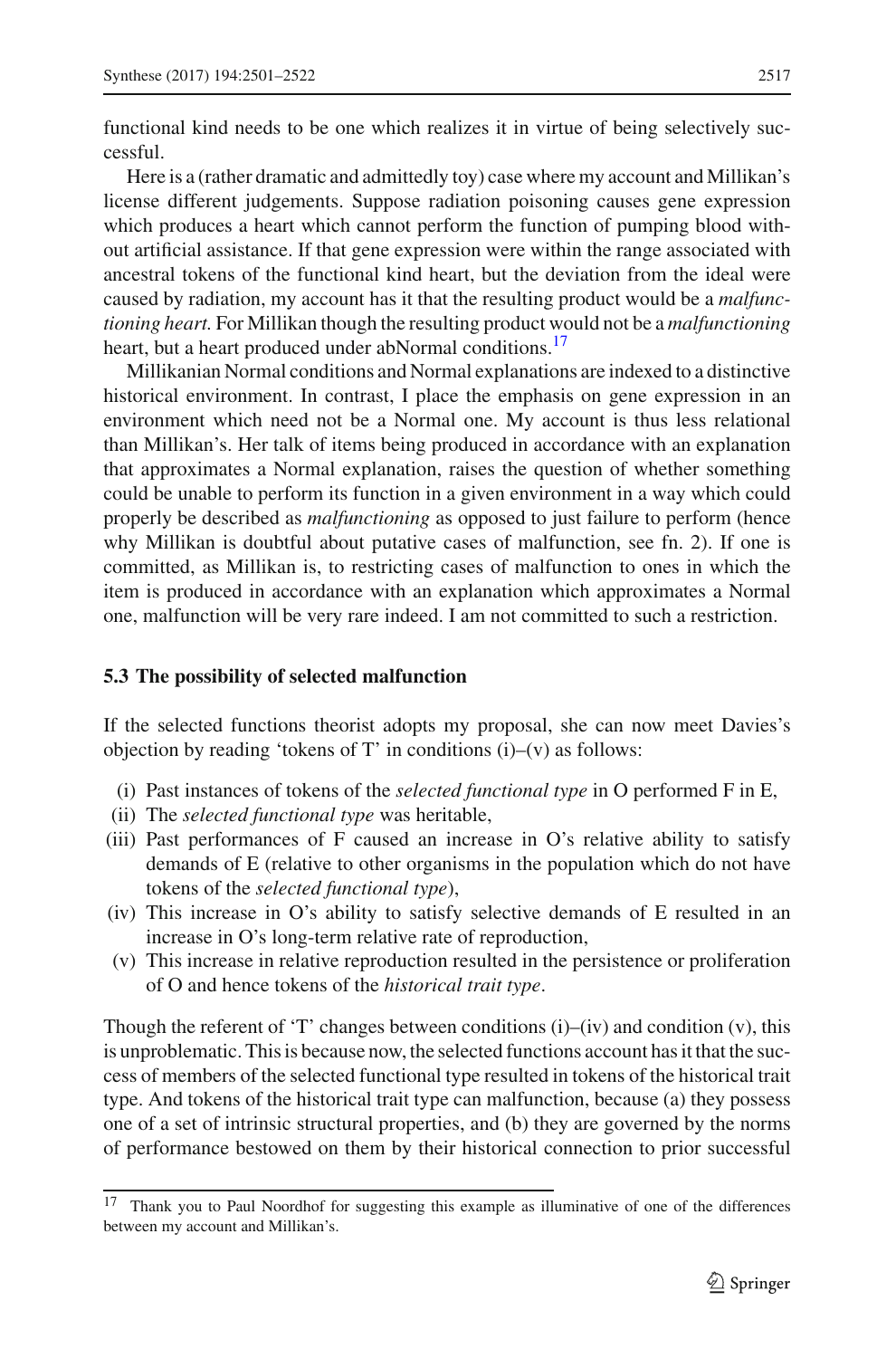tokens of the generic trait type to which they belong. As long as a trait is part of the historical trait type, then the norms of performance apply to it, and it can malfunction.

To be clear: I conceded that Davies has shown that the referent of tokens of 'T' needs to be such that equivocation is avoided. I suggested that equivocation can be avoided by appealing to the *historical trait type,* members of which meet my conditions (a) and (b) on function ascription. My response is to the charge that historical accounts do not have the internal resources to account for malfunction. Davies thinks that the referent of 'T' throughout conditions  $(i)$ – $(v)$  should be the selected functional type. The historical theorist need not accept this proposal. Rather, the success of members of the selected functional type can result in members of the historical trait type without equivocation. This revised selected functions account can accommodate malfunction.

# **6 The supposed impossibility of weak etiological malfunction**

The weak etiological account of biological function differs from the selected functions account in that variation during the period in which a trait contributes to organismic fitness is not a necessary condition on function possession. That is, a trait *T* can have the function to  $F$  providing  $T$  contributed to the fitness of the ancestors of  $T$ 's current bearers *by* producing an effect *E* and that this, in turn, contributed to the reproduction of *T* s' [\(Buller 1998](#page-19-3), p. 508). The weak etiological account then is more liberal than the selected functions account, which requires variation for function ascription. On the selected functions account, as we have seen, for a trait *t* to have the function of *F*-ing, 'an item must not just contribute to survival or reproduction, it must contribute to reproduction better than some alternative item, that is, it must contribute to differential reproductive success or fitness' [\(McLaughlin 2001,](#page-20-8) p. 106).

Davies formulates the weak etiological account thus,

A token of trait T has weak etiological function F if and only if (1) ancestors of this token contributed to some component of organismic fitness by performing F and (2) T was heritable. [\(Davies 2000,](#page-19-0) p. 33)

Davies suggests that the eschewal of the appeal to selection 'may give the appearance that [his] argument [...] does not apply to the theory of weak etiological functions' [\(Davies 2000](#page-19-0), p. 34). However given certain adjustments, the argument applies here also. The adjustment is to cast the argument not in terms of selective success as before, but more generally in terms of properties of historical success [\(Davies 2000](#page-19-0), p. 34).

Even though for the weak etiological theorist variation is not necessary for functional kind membership, for any case, there either was variation among ancestral instances of the trait in question, or there was not variation. Davies argues that whichever is the case, his objection goes through. If there was variation, the weak etiological functional category gets defined by reference to the successful variants that contributed to ancestral fitness by performing *F*. So, as before, if a present day token does not possess the capacity to perform *F* due to defect, disease, or damage, that token is not a member of the functional kind, and so it cannot malfunction. If there was not variation, the objection still goes through. Davies supposes that 'not a single variant was sufficiently defective, diseased, or damaged to prevent it from contributing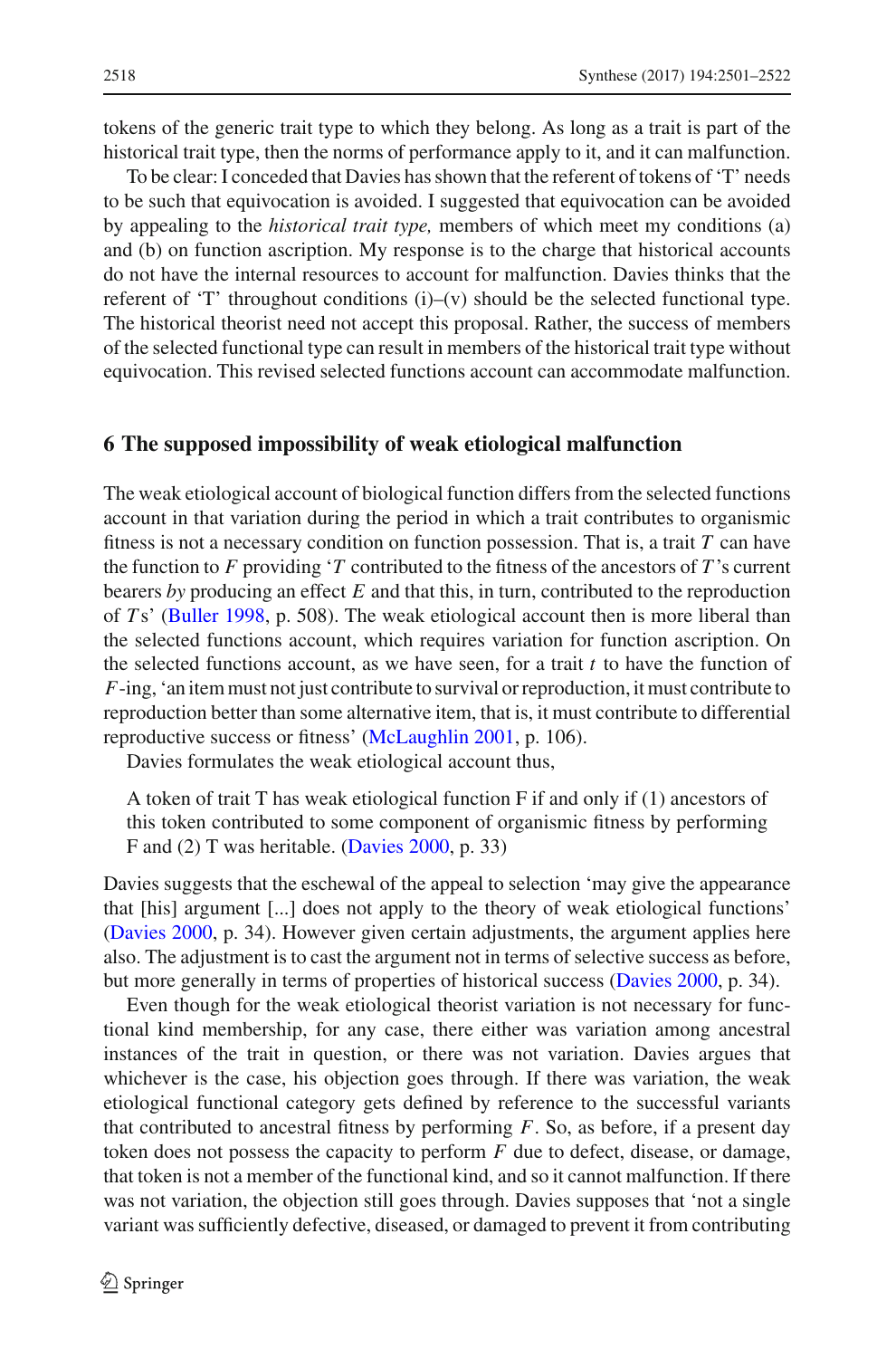to fitness' [\(Davies 2000,](#page-19-0) p. 34). Now the weak etiological functional category gets defined by reference to the tokens that contributed to ancestral fitness by doing *F*, in this case it just so happens to be all ancestral tokens. But again, present day tokens which lack the capacity to perform  $F$ , do not count as members of the functional type. So weak etiological malfunctions, as well as selected malfunctions, are impossible [\(Davies 2000,](#page-19-0) p. 34).

#### **7 The possibility of weak etiological malfunction**

The weak etiological theorist can respond in much the same way as the selected functions theorist did. There will be a change in the formulation to reflect the difference between the accounts. My proposal for a revised weak etiological account is the following: a token trait  $t$  is a member of the functional kind  $K$  and has  $F$ -ing as its selected function if and only if it:

- (*a*) Possesses one of a set *S* of intrinsic structural properties,  $\{p^1, p^2, p^3, \ldots\}$
- (*b*) Stands in a causal historical relationship to at least one token trait which,
	- i. possessed one of a set *S* of intrinsic structural properties,  $\{p^1, p^2, p^3, \ldots\}$
	- ii. possessed one of a set *S*∗ of properties responsible for that token trait *F*-ing  $\{q^1, q^2, q^3, \ldots\}$
	- iii. contributed—by *F*-ing—to some component of organismic fitness.

The only difference between this formulation and the one offered earlier is in condition (b [iii]). The earlier formulation had as (b [iii]) 'was selected for *F*-ing', making it a condition on functional kind membership that a trait was descended from a trait which was selected for, where being selected for requires variation among ancestral traits. As we have seen though, the weak etiological account does not require this sense of selection for function attribution, it requires something much weaker, namely, a trait's having contributed—by *F*-ing—to some component of organismic fitness, and it is this requirement that constitutes clause [iii] in (b).

Again, call the traits which meet conditions (a) and (b) members of the *historical trait type*. Membership of a functional kind is not defined by reference to tokens which contribute to fitness but rather, as with the selected functions account, is defined by reference to traits which met conditions (a) and (b). The weak etiological account now has it that success of members of the selected functional type—those members which contributed to organismic fitness—resulted in tokens which are members of the historical trait type. And, once again, tokens of the historical trait type can malfunction, because (a) they possess one of a set of intrinsic structural properties, and (b) they are governed by norms of performance bestowed on them by their historical connection to prior tokens of the generic trait type to which they belong which contributed to organismic fitness. If a trait is a member of the historical trait type, then it can malfunction in virtue of there being norms of performance which apply to it. This revised weak etiological account can also accommodate malfunction.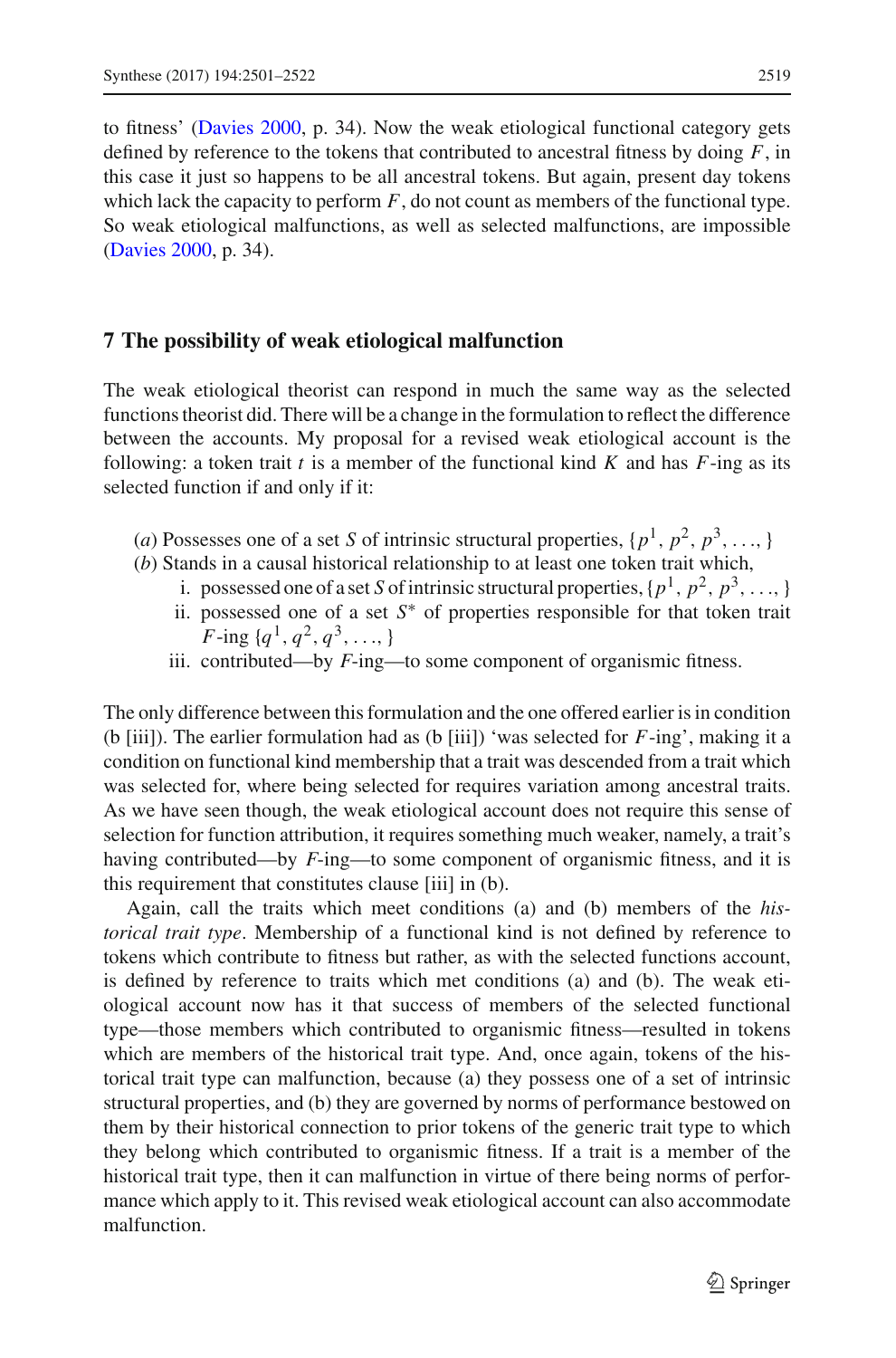# **8 Conclusion**

In this paper I have done three things. First, I have shown that the scope of Davies's objection is limited—some historical malfunctions survive unscathed. Second, I argued that the objection can be answered by my revised historical account. Third, I identified a component of historical theories which have escaped attention. Once that component is brought to the fore, Davies's challenge can be met by a revised historical account. I proposed a new account according to which there are two conditions on membership of a functional kind. If the historical theorist adopts these conditions, she does not have to accept that functional kinds are defined by reference to successful tokens, it was this which made her account vulnerable to Davies's objection. Rather she can hold on to the historical component of her account—it is after all by reference to a token trait's history that a specific function can be specified—and, by adding the requirement of an intrinsic structural property to the conditions on membership of a functional kind, she can distinguish malfunctioning tokens of a given type from so-called useless ones. As I noted at the start of the paper, my aim here has not been to give an account of malfunctions which Davies would accept, since he would not accept any account of malfunction, on the grounds that no account is required. I conclude then that Davies's challenge can be met by my historical account of biological functions, and that historical malfunctions—of both the selected and weak etiological kind—are possible.

**Acknowledgements** I acknowledge the support of the Arts and Humanities Research Council (for a doctoral studentship), the Royal Institute of Philosophy (for a postgraduate bursary), and the European Research Council (Grant agreement: 616358) for funding the research of which this was a part. Thanks to audiences at the Mind and Reason research group at the University of York, the Philosophy of Biology in the UK Conference at the University of Cambridge, and the Staff Work in Progress seminar at the University of Birmingham, for comments on earlier versions of this paper. Thanks to Lisa Bortolotti, Jon Robson, Tom Stoneham, Scott Sturgeon, Kirk Surgener, Henry Taylor, Jane Tomlinson, and Nicola Williams for comments and encouragement. For helping me to understand the genetics of human heart development, I am grateful to Matthew Abbott, Kieran Alden, Simon Barnes, and Chelsea Brain. I have also benefited from very helpful correspondence with Ruth Millikan and Carolyn Price on the issues raised in this paper, for which I am very grateful to them both. I owe a huge debt of gratitude to Nicholas Jones and Paul Noordhof who, at various stages, were both enormously helpful in the clarification of my ideas and the development of the paper. Finally, thank you to three anonymous referees for this journal.

**Open Access** This article is distributed under the terms of the Creative Commons Attribution 4.0 International License [\(http://creativecommons.org/licenses/by/4.0/\)](http://creativecommons.org/licenses/by/4.0/), which permits unrestricted use, distribution, and reproduction in any medium, provided you give appropriate credit to the original author(s) and the source, provide a link to the Creative Commons license, and indicate if changes were made.

# **References**

- <span id="page-19-1"></span>Basson, C. T., Bachinsky, D. R., Lin, R. C., Levi, T., Elkins, J. A., Soults, J., et al. (1997). Mutations in human TBX5 cause limb and cardiac malformation in Holt-Oram syndrome. *Nature Genetics*, *15*(1), 30–35.
- <span id="page-19-3"></span>Buller, D. (1998). Etiological theories of function: A geographical survey. *Biology and Philosophy*, *13*, 505–527.

<span id="page-19-2"></span>Davidson, D. (1987). Knowing one's own mind. *Proceedings and Addresses of the American Philosophical Association*, *60*(3), 441–458.

<span id="page-19-0"></span>Davies, P. (2000). Malfunctions. *Biology and Philosophy*, *15*, 19–38.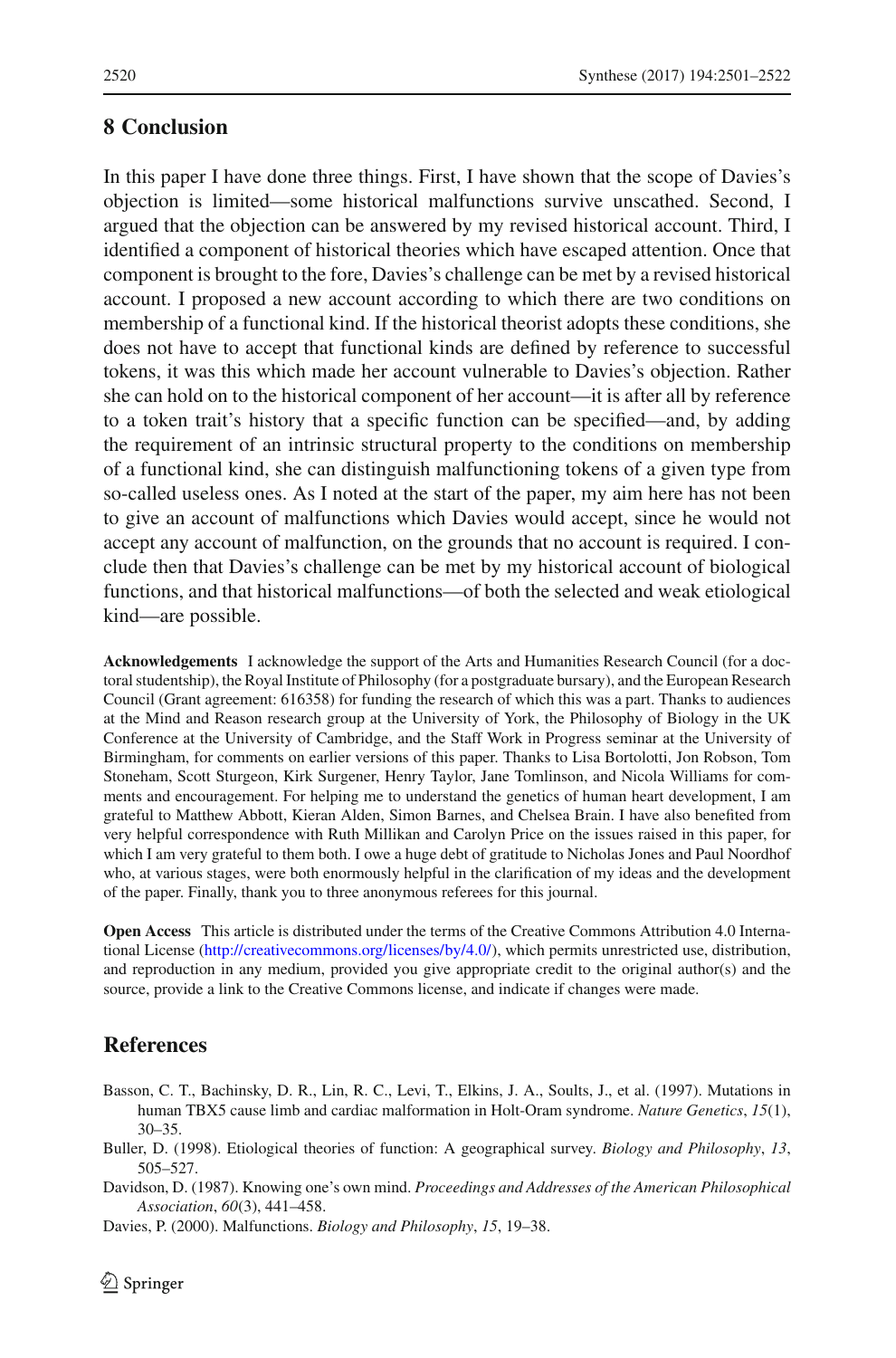- <span id="page-20-4"></span>Davies, P. (2001). *Norms of nature: Naturalism and the nature of functions*. Cambridge, Massachusetts: MIT Press.
- <span id="page-20-15"></span>Davies, P. (2009). Conceptual conservatism: The case of normative functions. In U. Krohs & P. Kroes (Eds.), *Finctions in biological and artificial Worlds: Comparative philosophical perspectives* (pp. 127–146). Cambridge: MIT Press.
- <span id="page-20-19"></span>Franssen, M. (2009). The inherent normativity of functions in biology and technology. In U. Krohs & P. Kroes (Eds.), *Finctions in biological and artificial worlds: Comparative philosophical perspectives* (pp. 127–146). Cambridge: MIT Press.
- <span id="page-20-17"></span>Kettlewell, B. (1955). Selection experiments on industrial melanism in the lepidoptera. *Heredity*, *9*, 323– 342.
- <span id="page-20-18"></span>Kettlewell, B. (1958). A survey of the frequencies of *Biston Betularia* (L.) (Lep.) and its melanic forms in Great Britain. *Heredity*, *12*, 51–72.
- <span id="page-20-16"></span>Kettlewell, B. (1973). *The evolution of melanism: The study of a recurring necessity*. Ely House, London: Oxford University Press.
- <span id="page-20-24"></span>Li, Q. Y., Newbury-Ecob, R. A., Terrett, J. A., Wilson, D. I., Curtis, A. R. J., Ho Yi, C., et al. (1997). Holt-Oram syndrome is caused by mutations in TBX5, a member of the Brachyury (T) gene family. *Nature Genetics*, *15*, 21–29.
- <span id="page-20-3"></span>Macdonald, G., & Papineau, D. (2006). Introduction: Prospects and problems for teleosemantics. In G. Macdonald & D. Papineau (Eds.), *Teleosemantics* (pp. 1–22). Oxford: Oxford University Press.
- <span id="page-20-21"></span>McCulley, D. J., & Black, B. L. (2012). Transcription factor pathways and congenital heart disease. *Current Topics in Developmental Biology*, *100*, 253–277.
- <span id="page-20-23"></span>McDermott, D. A., Bressan, M. C., He, J., Lee, J. S., Aftimos, S., Brueckner, M., et al. (2005). TBX5 genetic testing validates strict clinical criteria for Holt-Oram syndrome. *Pediatric Research*, *58*(5), 981–986.
- <span id="page-20-22"></span>McElhinney, D. B., Geiger, E., Blinder, J., Benson, D. W., & Goldmuntz, E. (2003). NKX2.5 mutations in patients with congenital heart disease. *Journal of the American College of Cardiology*, *42*(9), 1082– 1089.
- <span id="page-20-8"></span>McLaughlin, P. (2001). *What functions explain*. Cambridge: Cambridge University Press.
- <span id="page-20-6"></span>Millikan, R. (1984). *Language thought and other biological categories*. Cambridge: MIT Press.
- <span id="page-20-0"></span>Millikan, R. (1989a). Biosemantics. *The Journal of Philosophy*, *86*(6), 281–297.
- <span id="page-20-7"></span>Millikan, R. (1989b). In defense of proper functions. *Philosophy of Science*, *56*, 288–302.
- <span id="page-20-10"></span>Millikan, R. (1993a). Propensities, exaptations, and the brain. In R. Millikan (Ed.), *White queen psychology* (pp. 31–50). Cambridge: MIT Press.
- <span id="page-20-11"></span>Millikan, R. (1993b). Thoughts without laws. In R. Millikan (Ed.), *White queen psychology* (pp. 51–83). Cambridge: MIT Presss.
- <span id="page-20-12"></span>Millikan, R. (1997). Cognitive luck: Externalism in an evolutionary frame. In P. Machamer & M. Carrier (Eds.), *Philosophy and the sciences of mind. Pittsburgh-Konstanz series in the philosophy and history of science* (pp. 207–219). Pittsburgh/Konstanz: Pittsburgh University Press and Universitätsverlag Konstanz.
- <span id="page-20-27"></span>Millikan, R. (2002). Biofunctions: Two paradigms. In A. Ariew, R. Cummins, & M. Perlman (Eds.), *Functions: New essays in the philosophy of psychology and biology* (pp. 113–143). Oxford: Oxford University Press.
- <span id="page-20-13"></span>Millikan, R. (2013). Reply to Neander. In D. Ryder, J. Kingsbury, & K. Williford (Eds.), *Millikan and her critics* (pp. 37–40). Oxford: Wiley-Blackwell.
- <span id="page-20-25"></span>Moran, R., & Robin, N. H. (2013). Congenital heart defects. In D. L. Rimoin, R. E. Pyeritz, & B. R. Korf (Eds.), *Emery and Rimoin's essential medical genetics* (pp. 169–174). Oxford: Academic Press.
- <span id="page-20-5"></span>Neander, K. (1991a). Functions as selected effects: The conceptual analyst's defense. *Philosophy of Science*, *58*(2), 168–184.
- <span id="page-20-14"></span>Neander, K. (1991b). The teleological notion of "function". *Australasian Journal of Philosophy*, *69*(4), 454–468.
- <span id="page-20-2"></span><span id="page-20-1"></span>Neander, K. (1995). Misrepresenting and malfunctioning. *Philosophical Studies*, *79*(2), 109–141.
- Papineau, D. (1987). *Reality and representation*. Great Britain: Basil Blackwell Limited.
- <span id="page-20-20"></span>Pierpont,M. E., Basson, C. T., Benson, D.W., Gelb, B. D., Giglia, T.M., Goldmuntz, E., et al. (2007). Genetic basis for congenital heart defects: Current knowledge. A scientific statement from the American heart association congenital cardiac defects committee, council on cardiovascular disease in the young. *Circulation*, *115*(23), 3015–3038.
- <span id="page-20-26"></span>Price, C. (1995). Functional explanations and natural norms. *Ratio*, *7*, 143–160.
- <span id="page-20-9"></span>Price, C. (2001). *Functions in mind*. New York: Oxford University Press.